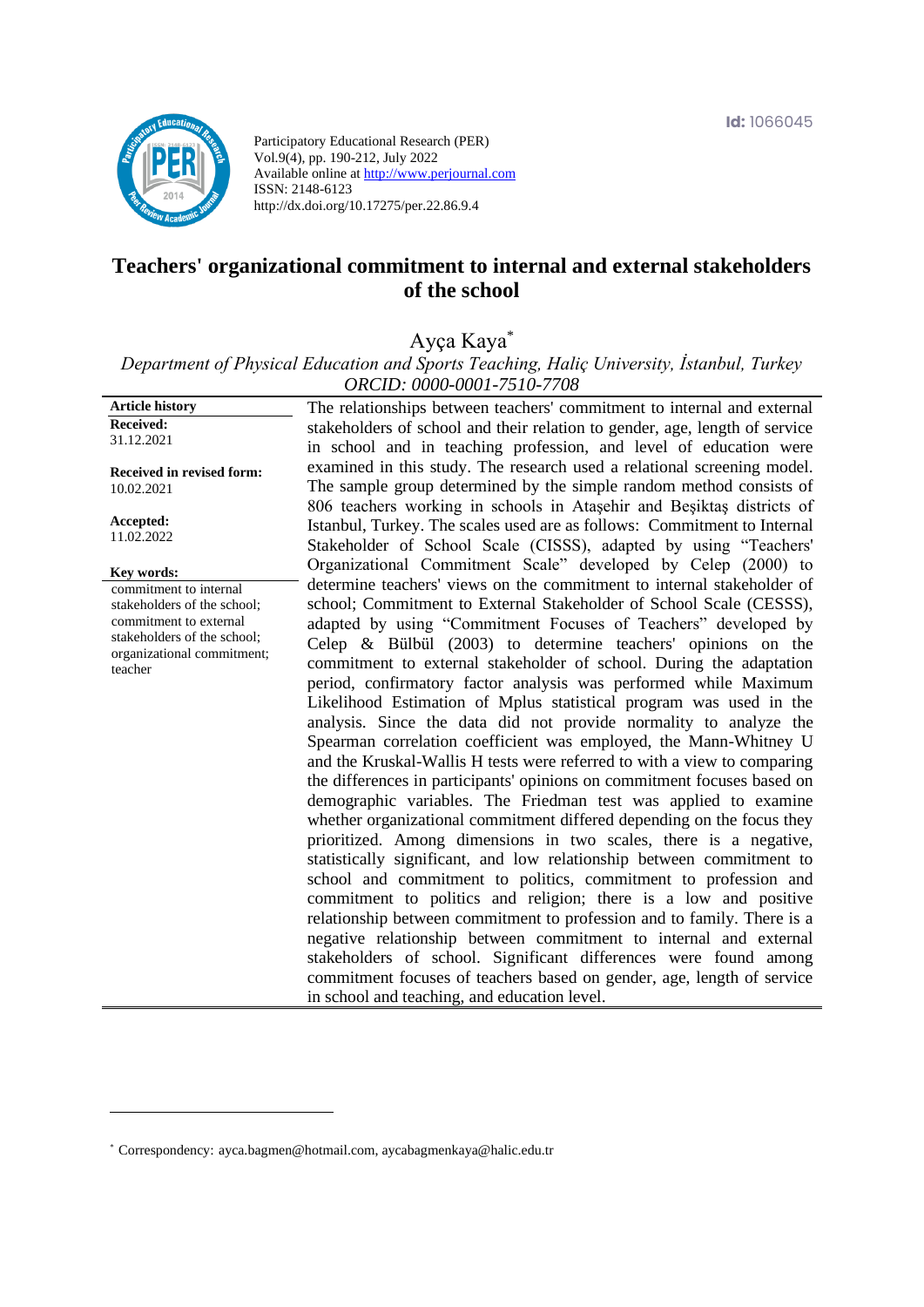#### **Introduction**

It is known that organizations have members who tend to internalize organizations' goals and work harder to achieve them. For members with this tendency, there exists a certain level of commitment to the organization such that they possess the obligatory and balancing force that directs the tendencies of the organization members to work more on behalf of the organization and enables individuals to engage in any work process is called commitment (Özdemir & Orhan, 2020). According to Mowday, Steers & Porter (1979), dedication is defined as "*behavior that is limited to one's actions*" or *"behavior that exceeds formal, normative expectations"*. Weiner (1982) defines commitment as *"the totality of internalized normative pressures"*, making the distinction between organizational commitment and instrumental motivation (external reward). Theoretically, the structure of commitment is stable and holistic compared to motivation (Mowday et al., 1979; Weiner, 1982). Organizational commitment consists of the individual's actions in the organization, but also includes their opinions and beliefs about the organization (Limon, 2021). In other words, organizational commitment constitutes the individual's actions in the organization in parallel with the expression of his/her beliefs and opinions about the organization (Şahinbaş, 2018). Commitment is connected with one or more structures and is explained by three subdimensions (Meyer & Allen, 1991). These are affective, normative, and continuance commitment. Along with other concepts, organizational commitment includes some aspects of organizational identification. In this context, the significant relationship between organizational commitment and organizational identification was revealed by some studies (Anaza & Rutherford, 2012; Chughtai & Buckley, 2009; Gözükara & Simsek, 2016). On the other hand, Mowday et al. 's (1979) definitions of organizational commitment (adopting the organization's goals and values, exerting more than expected effort to achieve this, the desire to maintain organizational membership) include behavioral tendencies, internalization of values, and positive influences. Although identification is necessarily directed towards a particular organization, in fact, people are committed to the organization's values, not the organization itself. In other words, while the focus of identification is the organization, the organization's goals and values are the commitment focuses. In this regard, since a teacher working in a school is committed to the school's goals and values, he/she can also be committed to another school that shares the same values. An individual can change his/her commitment to another organization with similar goals and values through the right incentives. However, when an individual leaves the organization he/she identifies with, he/she may experience some psychological losses (Celep, 2014).

In educational organizations, it can be argued that commitment can be more effective than identification. Because commitment is based on the cognitive dimension, while identification is based on the affective dimension. Since interaction between members and the committed object is intense, the organizational commitment is based on rationality. Rationality is the most important basis of education. As a result, a dedicated individual voluntarily adheres to the object's expectations to which he/she is dedicated and aims to maintain a strong association with the object. Due to the nature of voluntary commitment; concepts such as *intrinsic motivation* carry importance in organizations where the rewards obtained by the individual, and the results he/she achieves, are more important compared to the conditions controlled by others (Deci & Ryan, 1985). In turn, this is connected with organizations that demonstrate high work performance. Because high work performance provides an opportunity for the *self-rewarding behavior* of the inner motivation (Hackman, & Oldman, 1980). Commitment is defined as one of the most important factors in the unborn success of education and seminaries. A teacher's commitment is closely related to a teacher's ability to

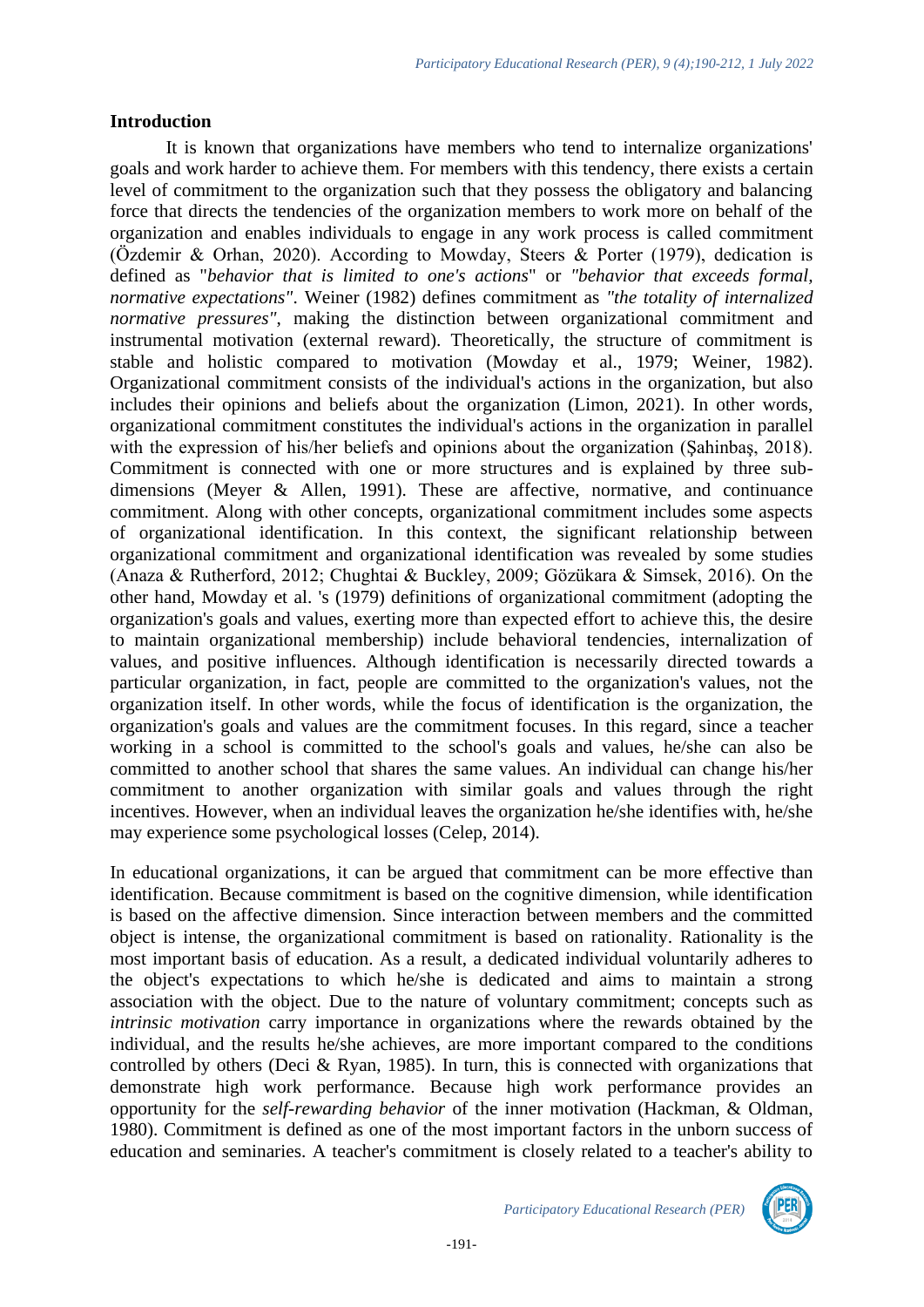innovate during work performance and integrate new ideas into his/her practices. Teaching is a complex profession (Aydın, 2018). Teachers need to show their personal commitment to maintain their vigor and enthusiasm in their work. Considered as an investment in personal resources, the concept of "commitment" has long been associated with the professional characteristics of a teacher (Crosswell & Elliott, 2004). Thus, it has been observed that preceptors with high situations of commitment parade visionary actions, show willingness to take initiative and learn, are content with their jobs, and have less intention to leave since they feel more attached to their school (İnce, 2016). On the other hand, the factors that enhance and reduce the teacher's commitment should be taken into consideration and not be overlooked (Celep, 2014).

The commitment focuses are based on characteristics that apply to the individuals or groups to whom the employees belong (Reichers, l985). The focus of employees' commitment may be on their organizations, as well as on themselves, their professions, and their unions. Some studies reveal that employees are committed to senior management, supervisors, colleagues, and students to different degrees, and there is valid evidence for the existence of multidimensional commitment (Gökaslan, 2018; Leithwood & Sun, 2012; Meriç, Çiftçi & Yurtal, 2019). According to Reichers (1985), the argument on which multidimensional commitment is based is that there are many groups within the organization and that showing commitment to these groups includes the total commitment. In other words, although the *coalitional entities* formed the organization, the goals and values of the stakeholders may conflict with each other. In addition, the organization is not only limited to coalitional entities within the organization. There are also external coalitional entities that affect the organization. Within the context of educational organizations, it is possible to say that the external coalitional entities are family, religion, economy, politics, social values, and political structure. Penning & Goodman (1979) use the concept of *"the circle of influence*" to express both internal and external groups that contribute to organizational effectiveness, determining its limits. March & Simon describe the circle of influence as *the dominant coalition* or a group of people who have the power to make decisions about a particular issue. The dominant coalition is the circle of influence, which provides a formally accepted definition of organizational effectiveness. When the purpose of the dominant coalition is met, the organization's work success is considered to be realized effectively. Among coalitional entities that form an organization, the goals, and values of the dominant or influential one can also be perceived as the organization's goals and values. Since the administrator creates an atmosphere (dominant) based on the managerial mindset in a school, the quantitative increase in students' success may lead to the perception that the school works well in administrative terms. However, from the teachers' point of view, this situation may also lead to an opposite judgment. If so, the teacher's commitment to school does not mean that the teacher is completely committed to the school's goals and values. Because it is possible that the teacher will be committed to the goals and values of only one or few coalitional entities (Celep, 2014). On the other hand, there may be internal and external reference groups that influence the teacher's' commitment. Reference groups are defined as group perceptions that the individual identifies with, forming the basis for the judgments of effectiveness. Social roles reflect the individual's identification with reference groups. A member of an organization can fulfill his/her role based on the internal and external reference groups to which he/she is committed (Akbal, 2010).

Considering the global competition, eagerness and volunteering are inevitable for the organization members to meet their organization's expectations. Thus, organizational activities will likely be carried out more effectively and successfully. In this case, however,

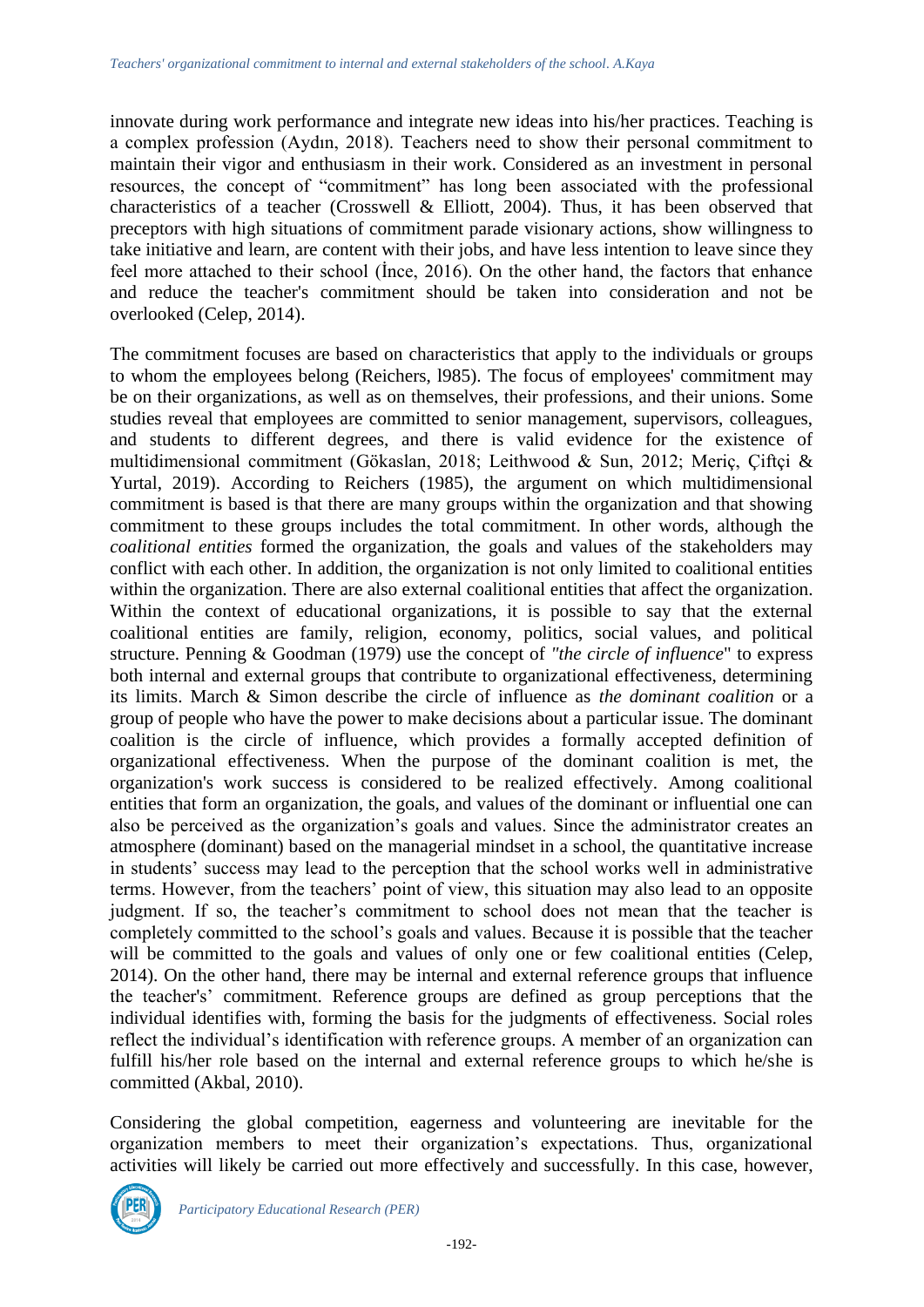the organizational commitment emerges in accordance with the eagerness and volunteering of the organization's members (Kavaklı, 2021). In educational organizations, the teachers' commitment can be seen as a concept that includes the commitment to the profession. In the absence of commitment to the profession, it is inevitable that teachers' organizational commitment will be out of the question or that it will not be at an adequate level. Therefore, the teachers' commitment to the profession is directly proportional to the job's nature, their perception of the teaching profession, and the communication structure in the school (Meriç, Çiftçi, & Yurtal, 2019). If the commitment of teachers to their schools and professions is low, the teachers' success will diminish, which will reduce the efficiency of the school as well. Therefore, this situation will negatively affect the degree of achieving the school's goals and will be an obstacle to reaching its aims (Celep, 1998). By identifying with their organization, and being proud of it, teachers are expected to be more motivated for success, thus positively affecting their performance levels. Revealing findings of scientific research on the concept of commitment to internal and external stakeholders in educational institutions will strengthen the connections between practice and theory, hence will play a leading role in improving the quality of the education system (Altunay, 2017). Considering the goals of educational institutions, meaning to change human behavior in a positive way, it is thought that determining the commitment to internal and external stakeholders of the school will further contribute to achieving schools' goals. In this context, this study is the first to review the commitment to internal and external stakeholders of the organization together.

#### *The Purpose of the Study*

In this study, it is aimed to determine the teachers' opinions on the commitment to internal and external stakeholders and the effects of independent variables affecting their commitment. Within this framework, the answers to the following questions were sought:

- (1) Is there a relationship between teachers' commitment to the internal and external stakeholders of the school?
- (2) Is there a significant difference in the teachers' opinions on the commitment to the internal and external stakeholders of the school, based on their demographic variables (gender, age, tenure in school and the teaching profession, education level)?
- (3) Is there a significant difference in the teachers' opinions based on the organizational commitment focus that is prioritized?

### **Method**

### *Research Design*

Using a relational screening model, this study examines the relationships between teachers' commitment to the internal and external stakeholders of the school and the relationships between teachers' commitment focuses based on gender, age, tenure in school and in the teaching profession, and education level. In the relational screening model, both the correlations between the variables and the effect of independent or multiple independent variables on the dependent variable can be investigated (Mertens, 2010).

### *Population and Sample*

The research population consists of teachers working in schools in the central districts of Istanbul, Turkey including Ataşehir (3619 teachers) and Beşiktaş (3462 teachers) during the academic term of 2020 and 2021 [\(https://atasehir.meb.gov.tr/](https://atasehir.meb.gov.tr/) and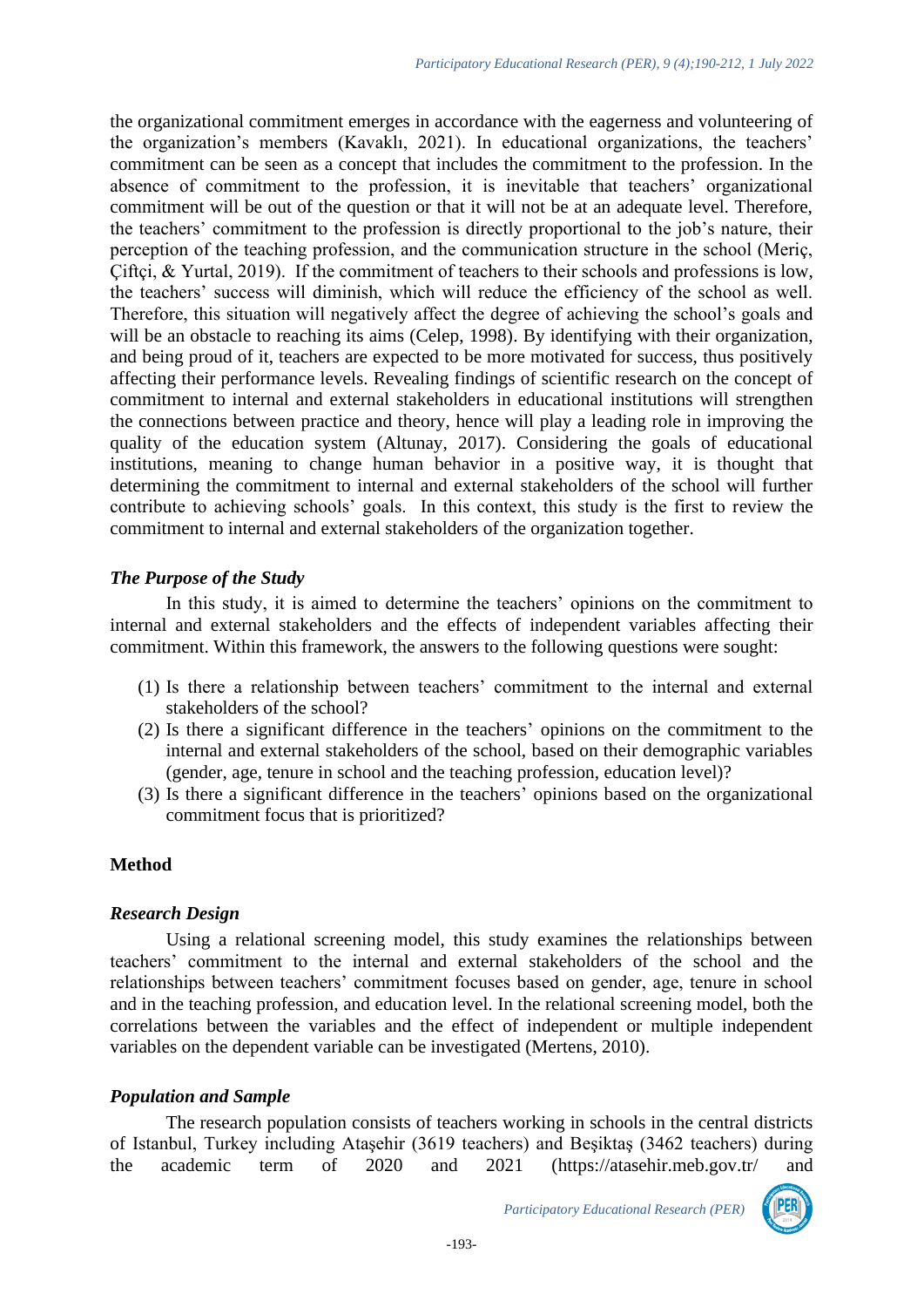[https://besiktas.meb.gov.tr/\)](https://besiktas.meb.gov.tr/). The population of the research consists of 7081 teachers. Since the number of teachers in the population was too large for the researcher to reach, the method of sampling from the population was used; Krejcie and Morgan's (1970) table was used to determine the number of samples representing the population. Accordingly, it was indicated that it is sufficient for 364 people to represent the population. The sample of the study consists of 878 teachers located in this region with simple random sampling method. The final sample consisted of 806 teachers and 72 teachers were taken out of the sample due to the missing information in one or more of the key variables. In this case, it is possible to state that the sample represents the population at a considerably high level (seen Table I).

| The ensure was in the permitted as<br><b>Personal Information</b> | $\cdots$                                              |     | $\frac{6}{6}$ |
|-------------------------------------------------------------------|-------------------------------------------------------|-----|---------------|
|                                                                   | Female                                                | 434 | 53.8          |
| Gender                                                            | Male                                                  | 372 | 46.2          |
|                                                                   | $21 - 30$                                             | 272 | 33.7          |
|                                                                   | $31 - 40$                                             | 337 | 41.8          |
| Age                                                               | $41 - 50$                                             | 157 | 19.5          |
|                                                                   | 51-60                                                 | 40  | 5.0           |
|                                                                   | Less than 1 year                                      | 202 | 25.1          |
| The tenure in the school                                          | 367<br>$1-5$                                          |     | 45.5          |
|                                                                   | $6 - 10$                                              | 163 | 20.2          |
|                                                                   | $11 - 15$                                             | 74  | 9.2           |
|                                                                   | $1 - 5$                                               |     | 24.4          |
|                                                                   | $6 - 10$                                              | 232 | 28.8          |
| The tenure in the teaching                                        | $11 - 15$                                             | 160 | 19.9          |
|                                                                   | $16-20$                                               |     | 26.8          |
|                                                                   | Educational institute or college (3<br>years or less) | 139 | 17.2          |
| <b>Education level</b>                                            | 4-year college or faculty                             |     | 76.9          |
|                                                                   | Graduate degree                                       | 46  | 5.7           |
|                                                                   | <b>Total</b>                                          | 806 | <b>100</b>    |

**Table 1.** The distribution of participants according to personal variables

## *Data Collection Tools*

Aiming to determine teachers' commitment focuses, a scale development study was carried out by using two main scales in the research. For this reason, necessary legal permissions were obtained from the owners of the scales that are used.

### *The Scale of the Commitment to the Internal Stakeholder of the School (SCISS)*

The scale of the "Teachers' Organizational Commitment'' developed by Celep (2000) was used to determine the teachers' opinions on the commitment to the internal stakeholders of the school. This scale consists of 4 dimensions and 28 items. The reliability coefficient of this scale is 0.88 and the reliability coefficients of the dimensions are as follows; the school is 0.80; the teaching affairs is 0.75; the teaching profession is 0.78, and the colleagues are 0.81. The scale of commitment to the internal stakeholders of the school was calculated regarding all three dimensions except for the commitment to the educational affairs dimension using a total of 21 items, in line with the purpose of this research.

### *The Scale of the Commitment to the External Stakeholder of the School (SCESS)*

For the scale of the commitment to the external stakeholder of the school, the scale of the "Commitment Focuses of the Teachers", consisting of 22 items and 3 dimensions, was

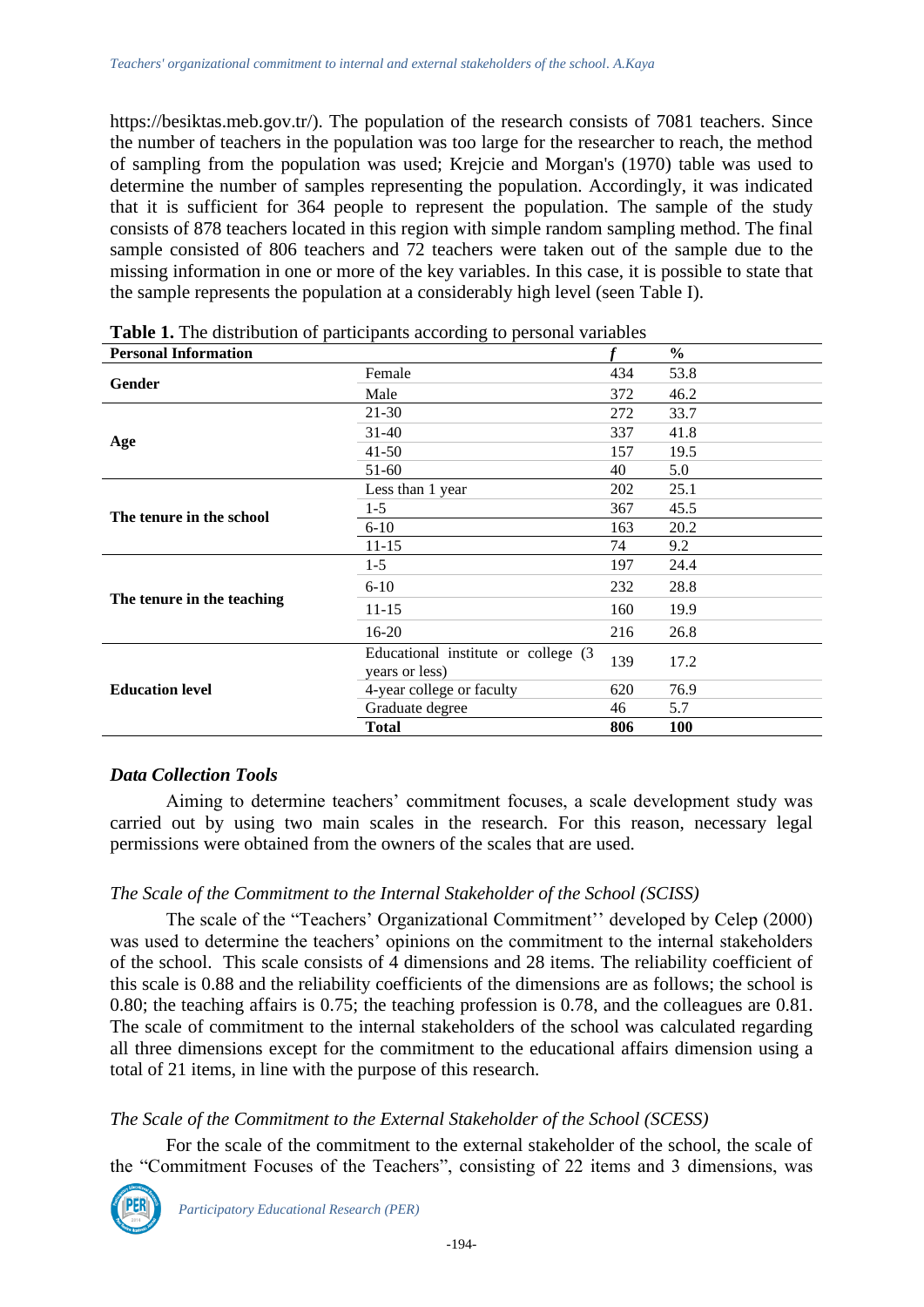used (Bülbül, 2001; Celep & Bülbül, 2003). The reliability coefficient of this scale is 0.82 and the reliability coefficients of the dimensions are as follows; commitment to political values is 0.74; commitment to family values is 0.73, and commitment to religious values is 0.66.

### *The Validity Study of the Scales*

### *The Construct Validity of the Scale of Commitment to Internal Stakeholder of the School (SCISS)*

Confirmatory factor analysis was applied to provide evidence of validity for the structure of SCISS, which consists of 3 dimensions and is adapted from the scale of the teachers' organizational commitment. While the Mplus statistical program was used during the analyses, the MLE (Maximum Likelihood Estimation) method was preferred during the confirmatory factor analysis. Aiming to determine the teachers' opinions on the commitment to the internal stakeholders of the school, this scale con'ists of a total of 32 items and 3 subdimensions. The first sub-dimension consists of the commitment to school (items between 1- 13), the second sub-dimension consists of items related to the commitment to colleagues (items between 14-21), and the third sub-dimension consists of items related to the commitment to the profession (items between 22-32). Created by two-level confirmatory factor analysis with a total of 32 items, model fit indices are given in the table below.

| Table 2. Model fit indices and related predictions of the scale of the commitment to internal |  |  |  |
|-----------------------------------------------------------------------------------------------|--|--|--|
| stakeholder of the school                                                                     |  |  |  |

| <b>Model Fit Indices</b> | <b>Predicted Values</b>                         |
|--------------------------|-------------------------------------------------|
| <b>RMSEA</b>             | 0.053                                           |
|                          | $(0.050 - 0.056 \text{ with } 90\% \text{ CI})$ |
| $X^2$ /sd                | 1487.858/461                                    |
| <b>CFI</b>               | 0.91                                            |
| <b>TLI</b>               | 0.90                                            |
| <b>SRMR</b>              | 0.05                                            |

The model fit indices are given in the table above. Since the RMSEA value is between 0.05 and 0.08, it can be indicated that the fit is adequate (Browne & Cudeck, 1993). When the confidence interval for RMSEA is examined, it is seen that this value varies between 0.050 and 0.056. This interval indicates where the true value of the RMSEA fit index lies in the population (MacCallum, Browne, & Sugawara, 1996), and it can be said that the model fit is sufficient according to the intervals predicted by the model. By dividing the chi-square value by the degrees of freedom, a value of  $1487.858 / 461 = 3.2$  was obtained as another index. Values lower than 3 imply a good fit to the true population parameters (Browne & Cudeck, 1993). It is seen that the fit value is within acceptable values. The CFI fit index is estimated to be 0.91 while the TLI fit index is estimated to be 0.90. When these values are close to 1, they show good fit, while values that are 0.90 and above indicate model-data fit (Tabachnick & Fidell, 2001). When the SRMR value is examined as another fit indices, it is seen that the predicted value obtained from the analysis is 0.05. The fact that the SRMR value is less than 0.05 is an indication of a good fit (Hu & Bentler, 1995). When the fit indices are examined in general, it can be said that the research data fit the model, so the model-data fit is achieved.

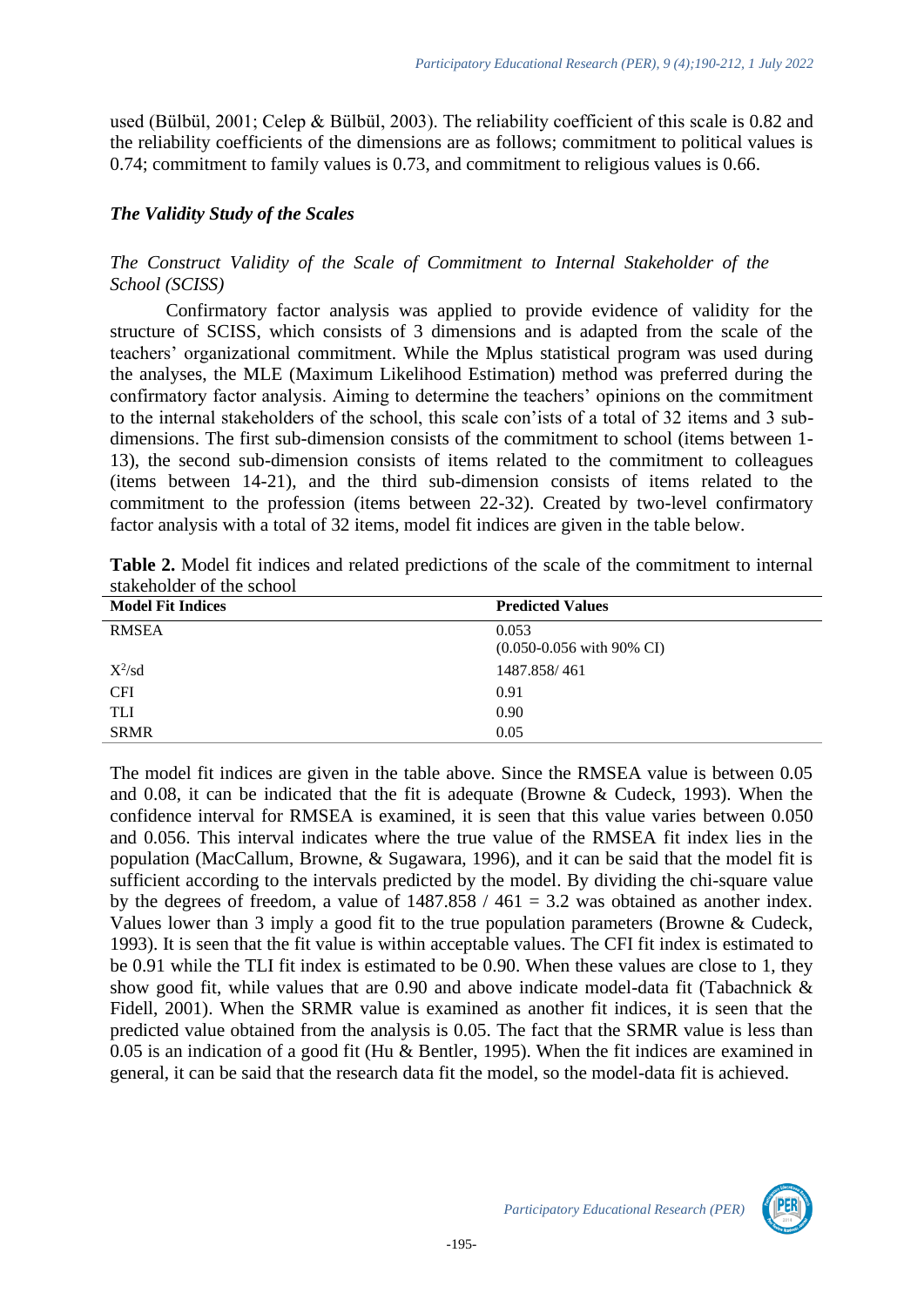| <b>Dimensions</b>                   | <b>Items</b>   | <b>Standard</b>        | The standard | The two- | Cronbach's   |
|-------------------------------------|----------------|------------------------|--------------|----------|--------------|
|                                     |                | <b>Predicted Value</b> | error        | sided p- | <b>Alpha</b> |
|                                     |                |                        |              | value    |              |
|                                     | m1<br>$\rm m2$ | 0.81<br>0.59           | 0.34         | $0.00\,$ |              |
|                                     |                |                        | 0.65         | $0.00\,$ |              |
|                                     | m <sub>3</sub> | 0.79                   | 0.38         | 0.00     |              |
|                                     | m <sub>4</sub> | 0.78                   | 0.39         | 0.00     |              |
|                                     | m <sub>5</sub> | 0.56                   | 0.69         | 0.00     |              |
| Commitment to                       | m6             | 0.76                   | 0.42         | 0.00     | 0.93         |
| school                              | m7             | 0.72                   | 0.49         | 0.00     |              |
|                                     | m8             | 0.63                   | 0.61         | 0.00     |              |
|                                     | m <sub>9</sub> | 0.77                   | 0.41         | 0.00     |              |
|                                     | m10            | 0.76                   | 0.42         | $0.00\,$ |              |
|                                     | m11            | 0.80                   | 0.35         | 0.00     |              |
|                                     | m12            | 0.61                   | 0.63         | 0.00     |              |
|                                     | m13            | 0.77                   | 0.40         | $0.00\,$ |              |
|                                     | m14            | 0.76                   | 0.43         | 0.00     |              |
|                                     | m15            | 0.61                   | 0.63         | 0.00     |              |
|                                     | m16            | 0.66                   | 0.57         | $0.00\,$ |              |
| Commitment to                       | m17            | 0.73                   | 0.47         | $0.00\,$ | 0.87         |
| colleagues                          | m18            | 0.75                   | 0.44         | 0.00     |              |
|                                     | m19            | 0.57                   | 0.68         | 0.00     |              |
|                                     | m20            | 0.63                   | 0.61         | $0.00\,$ |              |
|                                     | m21            | 0.72                   | 0.48         | 0.00     |              |
|                                     | m22            | 0.66                   | 0.57         | 0.00     |              |
|                                     | m23            | 0.54                   | 0.71         | 0.00     |              |
|                                     | m24            | 0.72                   | 0.49         | 0.00     |              |
|                                     | m25            | 0.58                   | 0.67         | 0.00     |              |
|                                     | m26            | 0.65                   | 0.58         | $0.00\,$ | 0.90         |
| Commitment to                       | m27            | 0.73                   | 0.46         | 0.00     |              |
| the profession                      | m28            | 0.72                   | 0.48         | 0.00     |              |
|                                     | m29            | 0.54                   | 0.71         | 0.00     |              |
|                                     | m30            | 0.69                   | 0.52         | $0.00\,$ |              |
|                                     | m31            | 0.74                   | 0.45         | 0.00     |              |
|                                     | m32            | 0.72                   | 0.48         | 0.00     |              |
|                                     | Com. to school | 0.92                   | 0.16         | $0.00\,$ |              |
| <b>Commitment</b> to                | Com. to col.   | 0.78                   | 0.39         | 0.00     | 0.95         |
| <b>Internal</b>                     | Com. to pro.   | 0.61                   | 0.61         | 0.00     |              |
| <b>Stakeholder of</b><br>the School |                |                        |              |          |              |

**Table 3.** Standardized path coefficients and error variance of the items in the scale of the commitment to internal stakeholder of the school

Above, the standardized path coefficients of the 3-dimensional SCISS, and the errors and significance values of these coefficients are given. According to the p values, it was determined that all of the path coefficients were significant. This result shows that 32 items in the scale predict the scale. The path coefficients vary as follows; between 0.56 and 0.81 for the first dimension, between 0.57 and 0.76 for the second dimension, and between 0.54 and 0.74 for the third dimension. Since these standardized values are above 0.30, it can be said that these items measure the intended attribute. In the meantime, it can be said that the errors in items are low and at an acceptable level.

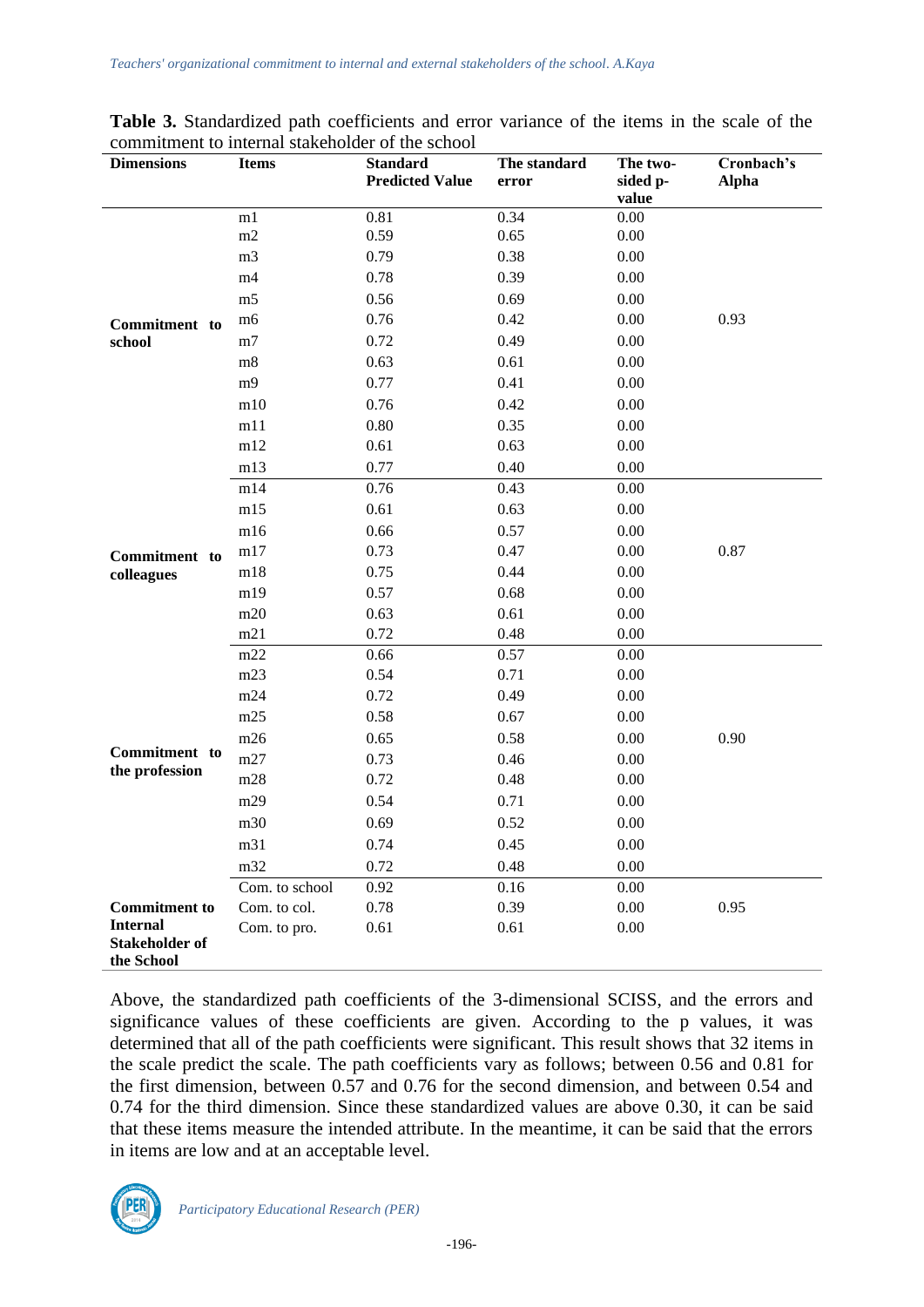

Figure 1. Path diagram of items of the scale of the commitment to internal stakeholder of the school

#### *The Construct Validity of the Scale of the Commitment to External Stakeholder of the School (SCESS)*

Confirmatory factor analysis was applied to provide evidence of validity for the structure of SCESS, which consists of 3 dimensions and is adapted from the scale of the "Commitment Focuses of the Teachers''. While the Mplus statistical program was used during the analyses, the MLE (Maximum Likelihood Estimation) method was preferred during the confirmatory factor analysis. Aiming to determine the teachers' opinions on the commitment to the external stakeholders of the school, this scale con'ists of a total of 22 items and 3 sub-dimensions. The first sub-dimension consists of the commitment to family (items between 33-38), the second sub-dimension consists of items related to the commitment to religion (items between 39-45), and the third sub-dimension consists of items related to the commitment to politics (items between 46-54). Obtained by two-level confirmatory factor analysis with a total of 22 items, model fit indices are given in the table below.

| stakeholder of the school |                                                 |
|---------------------------|-------------------------------------------------|
| <b>Model Fit Indices</b>  | <b>Predicted Values</b>                         |
| <b>RMSEA</b>              | 0.047                                           |
|                           | $(0.042 - 0.052 \text{ with } 90\% \text{ CI})$ |
| $X^2\text{/sd}$           | 568.914/206                                     |
| <b>CFI</b>                | 0.95                                            |
| TLI                       | 0.94                                            |
| <b>SRMR</b>               | 0.04                                            |

**Table 4.** Model fit indices and related predictions of the scale of the commitment to external  $stababola$ er of the school

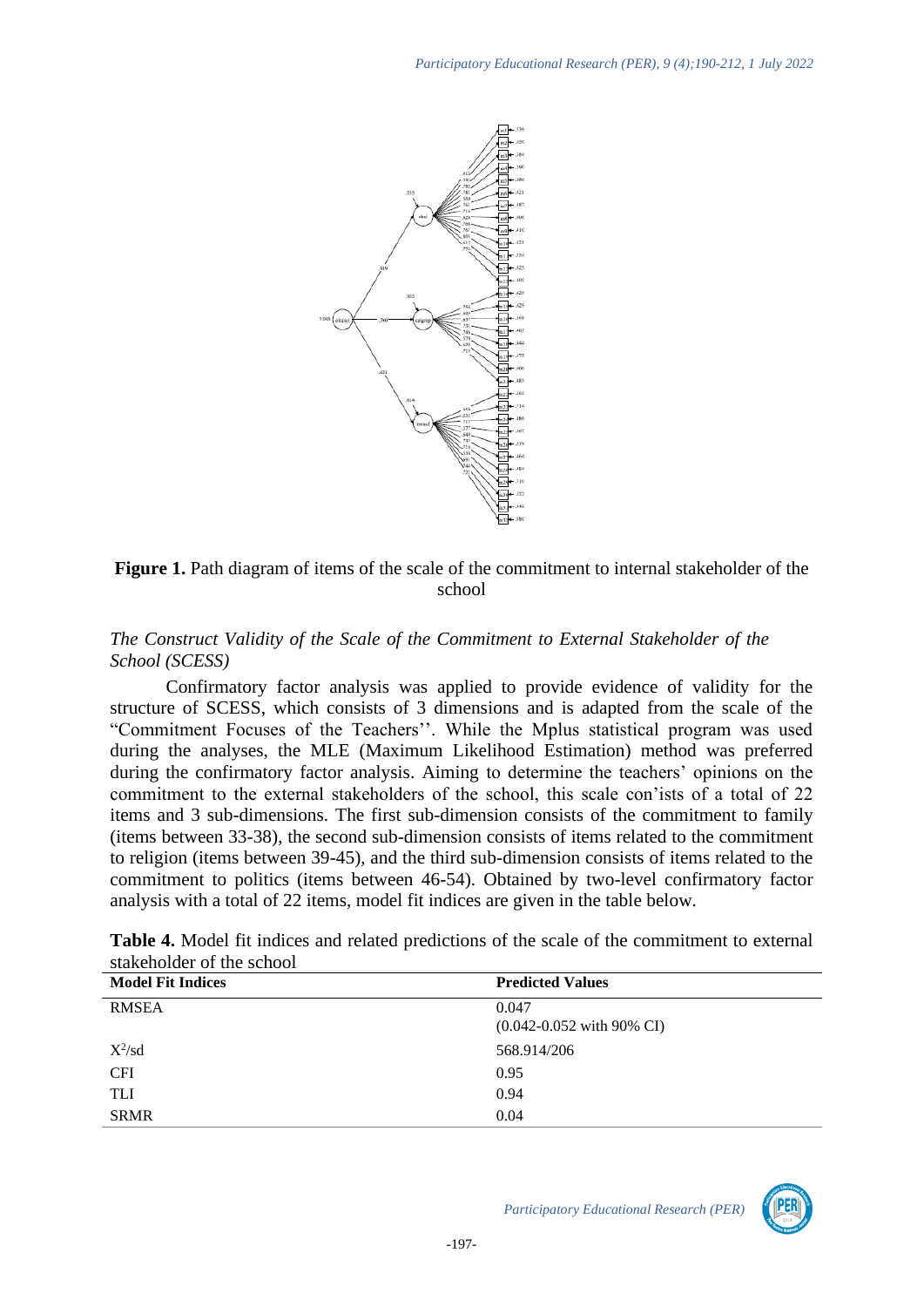The model fit indices are given in the table above. When the confidence interval for RMSEA is examined, it is seen that this value varies between 0.042 and 0.052. This interval indicates the true value of RMSEA, one of the fit indices, as an interval in the population and when the prediction intervals are examined, it can be said that the model fit is sufficient. By dividing the chi-square value by the degrees of freedom, a value of  $568.914/206 = 2.8$  was obtained as another index and since the obtained value is less than 3, it is seen that it is within the acceptable values. When the CFI and TLI fit indices are examined, it is seen that the two values are estimated as 0.95 and 0.94, respectively. When the SRMR value is examined as another fit indices, it is seen that the predicted value obtained from the analysis is 0.04. When the fit indices are examined in general, it can be said that the research data fit the model.

|                      |    | COMMUNICIN to CAternal Stakeholder of the school<br><b>Items</b> | <b>Standard</b>    | <b>Error</b>    | The<br>two-   | Cronbach's   |
|----------------------|----|------------------------------------------------------------------|--------------------|-----------------|---------------|--------------|
|                      |    |                                                                  | <b>Predictions</b> | <b>Variance</b> | sided<br>$p-$ | <b>Alpha</b> |
|                      |    |                                                                  |                    |                 | value         |              |
|                      |    | M33                                                              | 0.70               | 0.51            | 0.00          |              |
|                      |    | M34                                                              | 0.75               | 0.43            | 0.00          |              |
|                      |    | M35                                                              | 0.53               | 0.72            | 0.00          |              |
| Commitment<br>family | to | M36                                                              | 0.74               | 0.45            | 0.00          | 0.84         |
|                      |    | M37                                                              | 0.66               | 0.57            | 0.00          |              |
|                      |    | M38                                                              | 0.72               | 0.49            | 0.00          |              |
|                      |    | M39                                                              | 0.80               | 0.36            | 0.00          |              |
|                      |    | M40                                                              | 0.71               | 0.49            | 0.00          |              |
|                      |    | M41                                                              | 0.71               | 0.50            | 0.00          |              |
| <b>Commitment</b>    | to | M42                                                              | 0.65               | 0.58            | 0.00          | 0.87         |
| religion             |    | M43                                                              | 0.65               | 0.58            | 0.00          |              |
|                      |    | M44                                                              | 0.72               | 0.49            | 0.00          |              |
|                      |    | M45                                                              | 0.72               | 0.48            | 0.00          |              |
|                      |    | M46                                                              | 0.80               | 0.36            | 0.00          |              |
|                      |    | M47                                                              | 0.77               | 0.41            | 0.00          |              |
|                      |    | M48                                                              | 0.71               | 0.50            | 0.00          |              |
| <b>Commitment</b>    | to | M49                                                              | 0.76               | 0.42            | 0.00          | 0.92         |
| politics             |    | M50                                                              | 0.73               | 0.46            | 0.00          |              |
|                      |    | M51                                                              | 0.68               | 0.54            | 0.00          |              |
|                      |    | M52                                                              | 0.80               | 0.36            | 0.00          |              |
|                      |    | M53                                                              | 0.82               | 0.33            | 0.00          |              |
|                      |    | M54                                                              | 0.38               | 0.86            | 0.00          |              |
|                      |    | Com. to family                                                   | 0.68               | 0.54            | 0.00          |              |
| Commitment           | to | Com. to religion                                                 | 0.74               | 0.46            | 0.00          | 0.90         |
| external             |    | Com. to politics                                                 | 0.48               | 0.77            | 0.00          |              |
| stakeholder of the   |    |                                                                  |                    |                 |               |              |
| school               |    |                                                                  |                    |                 |               |              |

**Table 5.** Standardized path coefficients and error variance of the items in scale of the commitment to external stakeholder of the school

Above, the standardized path coefficients of the 3-dimensional SCESS, and the errors and significance values of these coefficients are given. According to the p values, it can be said that each of the path coefficients are significant. When this result is interpreted, it is possible to say that 22 items in the scale predict it. The path coefficients vary as follows; between 0.53 and 0.75 for the first dimension, between 0.65 and 0.80 for the second dimension, and between 0.38 and 0.82 for the third dimension. Since these standardized values are above 0.30, it is possible to say that these items measure the intended attribute. In addition, when the errors in items are examined, it can be said that they are low and at an acceptable level.

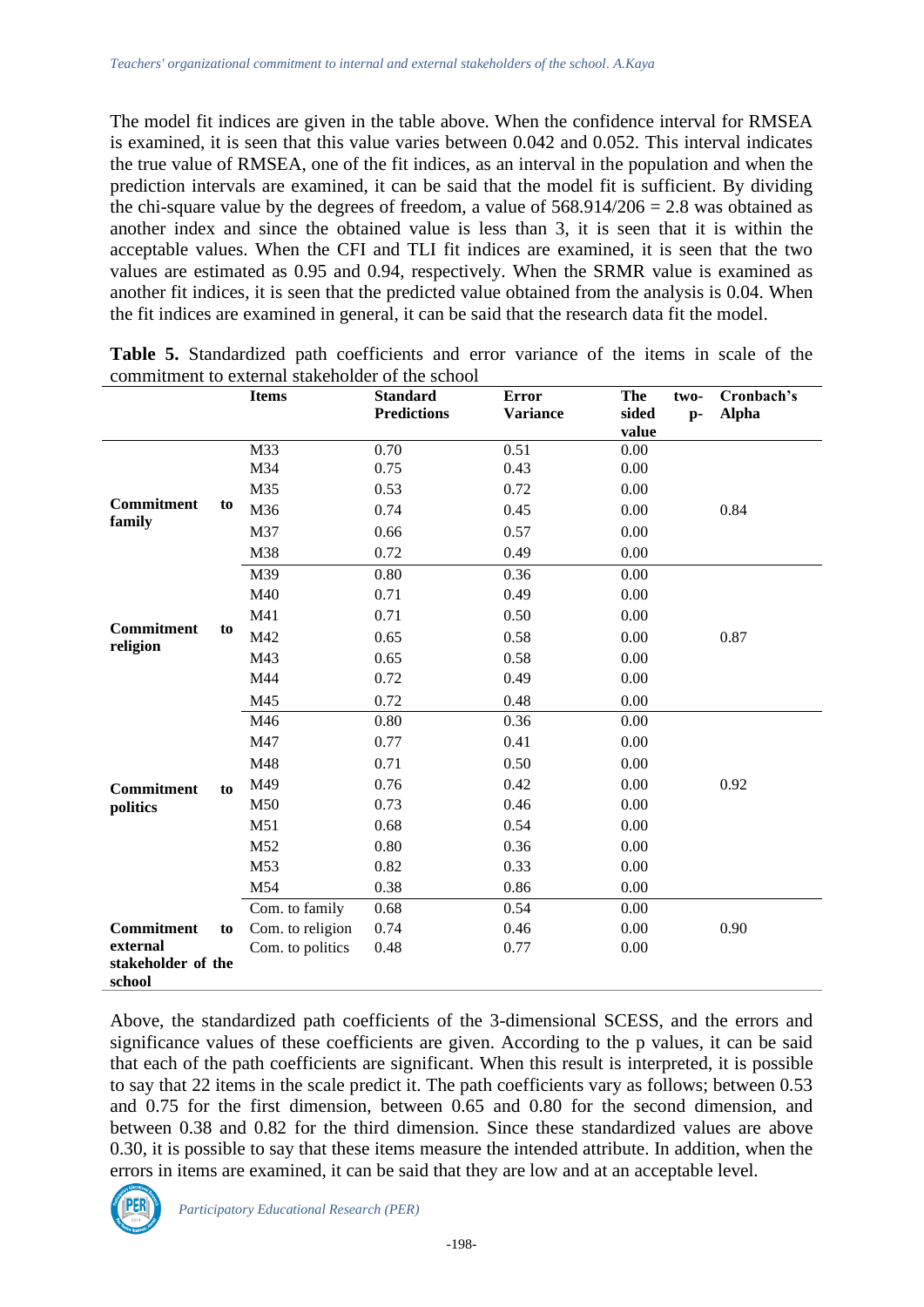

Figure 2. Path diagram of items in the scale of the commitment to external stakeholder of the school

The path diagram showing the connection between two measurement tools is given below. Between the two measurement tools, it was determined that there is a moderate correlation in terms of both the scales and their dimensions.



**Figure 3.** The path diagram on the relationship between the scales of commitment to internal and external stakeholders of the school

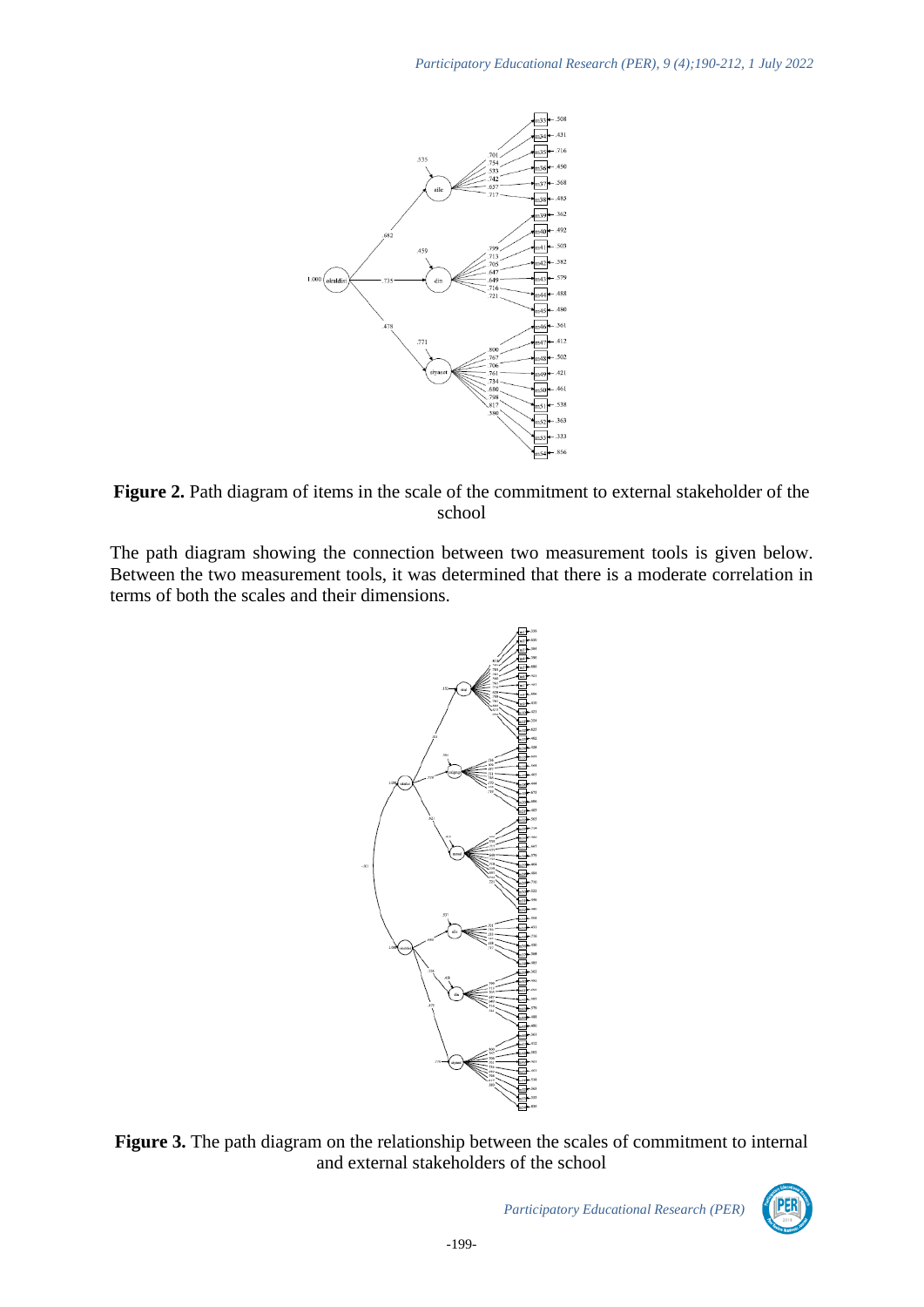### *The Data Analysis*

At the adaption stage of the scales used in the data analysis, the literature was examined by using two scales and the construct validity of the SCISS and SCISS are exhibited. For this purpose, MLE (Maximum Likelihood Estimation) method is applied through the Mplus statistical program to conduct confirmatory factor analysis. Accordingly, model fit indices, standardized path coefficients, the coefficients errors, and the significance of coefficients were analysed. Spearman's correlation coefficient was also calculated since the data did not provide normality when examining the relationships between dimensions of commitment to the internal and external stakeholders of the school. The findings of the differences in the participants' opinions on the commitment focuses based on their demographic variables were analysed with the Mann-Whitney U test and the Kruskal-Wallis H test. The Friedman test was applied in order to examine whether the level of participants' organizational commitment differed depending on the focus that they prioritized.

### **Findings**

The following are tried to be determined; the data obtained on teachers' commitment to the internal and external stakeholders of the school, the relationship between stakeholders, and whether teachers' opinions differ based on some variables (gender, age, tenure in school and the teaching profession, education level). In addition, the differences in teachers' priorities about their commitment focuses and their opinions about other dimensions are tried to be explained.

### *The Relationship Between th' Scales of Commitment to Internal and External Stakeholders of the School*

Considering that the data did not provide normality when examining the relationships between dimensions of commitment to the internal and external stakeholders of the school, Spearman's correlation coefficient was calculated and interpreted in the research. Table 6 shows the coefficient estimations for this index.

|                                          | <b>School</b> | <b>Colleagues</b> | <b>Profession</b> | Family    | <b>Religion</b> |
|------------------------------------------|---------------|-------------------|-------------------|-----------|-----------------|
| Commitment to<br>Colleagues              | $0.631**$     |                   |                   |           |                 |
| Commitment to<br>the profession          | $0.520**$     | $0.412**$         |                   |           |                 |
| Commitment to<br>family                  | $-.0.036$     | 0.059             | $0.075*$          |           |                 |
| Commitment to<br>religion                | $-0.053$      | $-0.042$          | $-0.095*$         | 0.413     |                 |
| Commitment to<br>politics<br>4.00544.001 | $-0.112**$    | $-0.034$          | $-0.235**$        | $0.313**$ | $0.356**$       |

**Table 6.** The relationship between the dimensions of commitment to internal and external stakeholders of the school

 $*p<0.05$ ,  $*p<0.01$ 

When Table 6 is examined, it is seen that the relationships between the commitment to internal stakeholder of the school (commitment to school, colleagues, and the profession) are moderate and statistically significant; Similarly, it is seen that the relationships between the

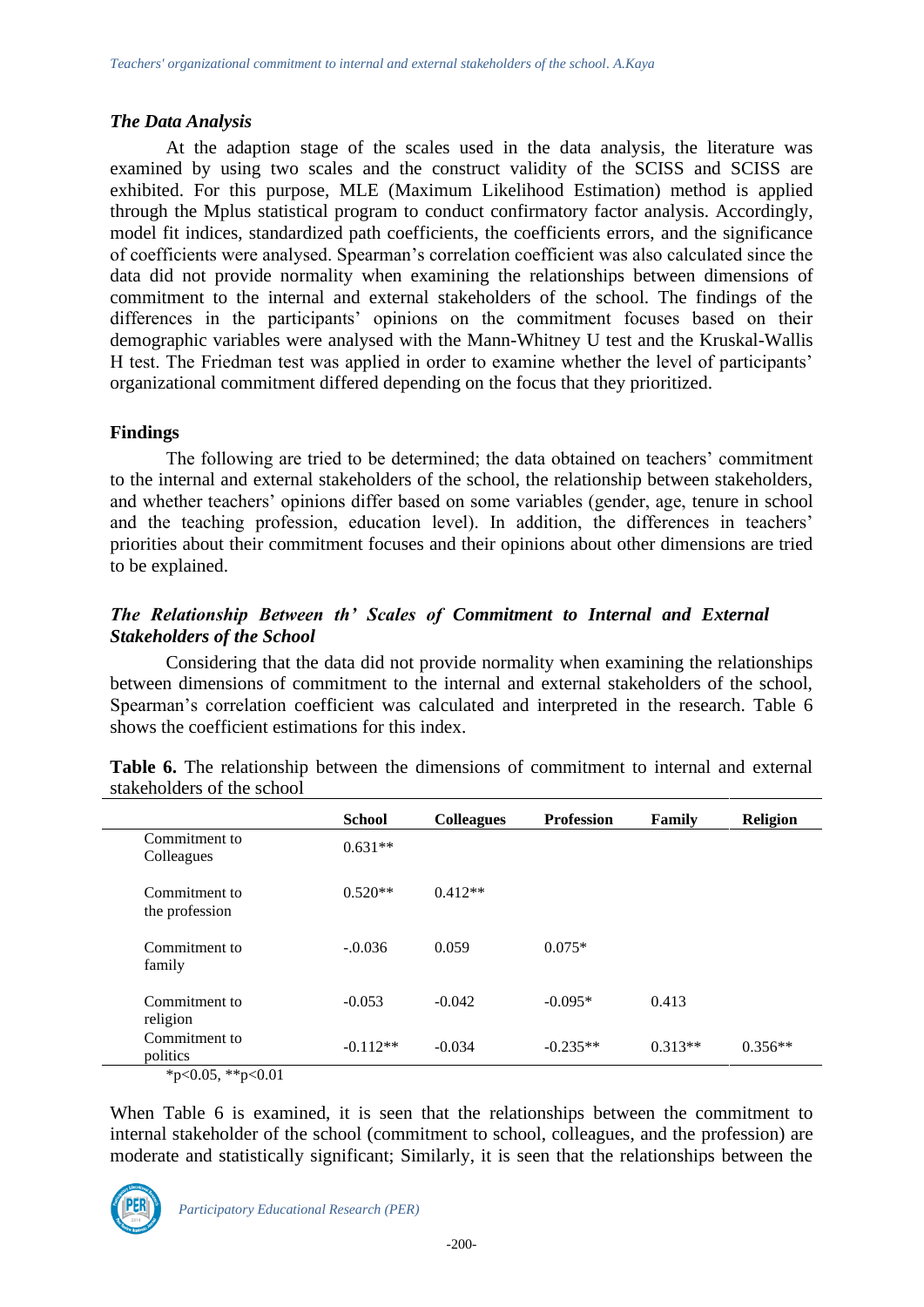dimensions of commitment to external stakeholder of the school (commitment to family, religion, and politics) are moderate and statistically significant. When connection of the scales across dimensions are taken into consideration, it is observed that while the relationship between commitment to school and commitment to politics and commitment to the profession and commitment to religion is negative, statistically significant but weak; relationship between commitment to the profession and commitment to family is positive but statistically weak.

### *The Difference in Teachers' Opinions on Commitment to Internal and External Stakeholders of the School based on the Participants' Demographic Variables*

Below, the findings are given regarding the differences in teachers' opinions participated in the research based on commitment focuses including gender, age, tenure at school and in the teaching profession, and education level.

#### *Gender*

To analyze whether the teachers' organizational commitment differed statistically between different genders, the Mann-Whitney U test was used, and the statistical test results are presented in Table 7.

**Table 7.** The results of Mann-Whitney U test on the comparison of teachers' organizational commitment by gender

|                                                                                                   |        |     | <b>Descriptive Statistics</b> | The Mann-Whitney U<br>test |                  |                  |
|---------------------------------------------------------------------------------------------------|--------|-----|-------------------------------|----------------------------|------------------|------------------|
| <b>Dimensions</b>                                                                                 | Gender | n   | The mean<br>rank              | The rank<br>sum            | $\boldsymbol{U}$ | $\boldsymbol{p}$ |
| Commitment to                                                                                     | Female | 434 | 407.66                        | 176923.50                  | 78919.500        | 0.458            |
| school                                                                                            | Male   | 372 | 398.65                        | 148297.50                  |                  |                  |
| Commitment to                                                                                     | Female | 434 | 404.87                        | 175715.50                  | 80127.500        | 0.856            |
| colleagues                                                                                        | Male   | 372 | 401.90                        | 149505.50                  |                  |                  |
| Commitment to the                                                                                 | Female | 434 | 437.36                        | 189813.00                  | 66030.000        | 0.000            |
| profession                                                                                        | Male   | 372 | 364.00                        | 135408.00                  |                  |                  |
| Commitment to                                                                                     | Female | 434 | 390.23                        | 169361.00                  | 74966.000        | 0.080            |
| family                                                                                            | Male   | 372 | 418.98                        | 155860.00                  |                  |                  |
| Commitment to                                                                                     | Female | 434 | 360.90                        | 156630.50                  | 62235.500        | 0.000            |
| religion                                                                                          | Male   | 372 | 453.20                        | 168590.50                  |                  |                  |
| Commitment to                                                                                     | Female | 434 | 357.39                        | 155109.00                  | 60714.000        | 0.000            |
| politics                                                                                          | Male   | 372 | 457.29                        | 170112.00                  |                  |                  |
| $\frac{1}{2}$ $\frac{1}{2}$ $\frac{1}{2}$ $\frac{1}{2}$ $\frac{1}{2}$ $\frac{1}{2}$ $\frac{1}{2}$ |        |     |                               |                            |                  |                  |

 $*$  p<0.05

When Table 7 is examined, according to the Mann-Whitney U test conducted to examine whether there is a significant difference between the levels of commitment to the organization between female teachers and male teachers, the level of organizational commitment of female and male teachers is significantly different in the dimensions of commitment to the profession, religion, and politics (U=66030, p<0.05 for the commitment to the profession; U= 62235.5,  $p<0.05$  for the commitment to religion; U=60714,  $p<0.05$  for the commitment to politics). The organizational commitment levels of male and female teachers are higher for female teachers in the dimension of commitment to the profession, and higher for male teachers in the dimensions of commitment to religion and politics, according to the mean ranks of the test scores.

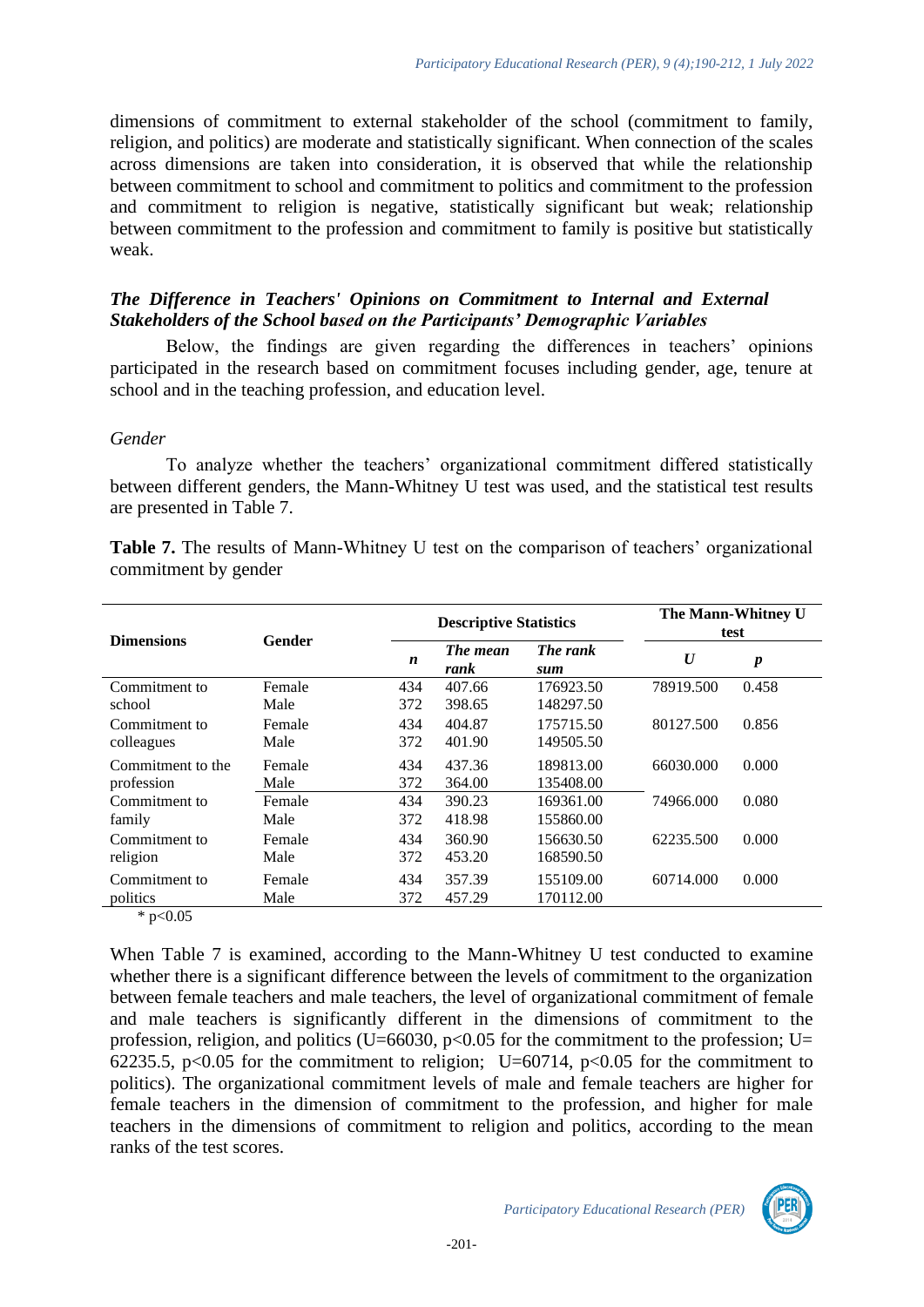#### *Age*

To analyze whether the level of organizational commitment between teachers differed based on their ages, the Kruskal-Wallis H test was used, and the results are presented in Table 8.

**Table 8.** The Kruskal-Wallis H test on the comparison of teachers' opinions about the organizational commitment behavior by gender

|                   |           | <b>Descriptive Sta.</b> |                 |        |    | <b>Kruskal-Wallis H</b> | Group                    |  |
|-------------------|-----------|-------------------------|-----------------|--------|----|-------------------------|--------------------------|--|
| <b>Dimensions</b> | Age       | n                       | The mean<br>ra. | $X^2$  | sd | $\boldsymbol{p}$        | <b>Differences</b>       |  |
| Commitment to     | $20 - 30$ | 272                     | 383.87          | 10.905 | 3  | 0.012                   | $1 - 4$                  |  |
| school            | $31 - 40$ | 337                     | 396.86          |        |    |                         | $2 - 4$                  |  |
|                   | $41 - 50$ | 157                     | 426.75          |        |    |                         |                          |  |
|                   | $51-60$   | 40                      | 501.74          |        |    |                         |                          |  |
| Commitment to     | $20 - 30$ | 272                     | 381.64          | 11.097 | 3  | 0.011                   | $1 - 4$                  |  |
| colleagues        | $31 - 40$ | 337                     | 402.53          |        |    |                         | $2 - 4$                  |  |
|                   | $41 - 50$ | 157                     | 416.68          |        |    |                         |                          |  |
|                   | $51-60$   | 40                      | 508.65          |        |    |                         |                          |  |
| Commitment to     | $20 - 30$ | 272                     | 427.46          | 8.363  | 3  | 0.039                   | $2 - 4$                  |  |
| the profession    | $31 - 40$ | 337                     | 379.06          |        |    |                         |                          |  |
|                   | $41 - 50$ | 157                     | 402.06          |        |    |                         |                          |  |
|                   | $51-60$   | 40                      | 452.14          |        |    |                         |                          |  |
|                   | $20 - 30$ | 272                     | 395.72          | 1.647  | 3  | 0.649                   | $\overline{\phantom{0}}$ |  |
| Commitment to     | $31 - 40$ | 337                     | 406.89          |        |    |                         |                          |  |
| family            | $41 - 50$ | 157                     | 399.35          |        |    |                         |                          |  |
|                   | 51-60     | 40                      | 444.11          |        |    |                         |                          |  |
|                   | $20 - 30$ | 272                     | 407.33          | 2.112  | 3  | 0.549                   | $\overline{\phantom{0}}$ |  |
| Commitment to     | $31 - 40$ | 337                     | 398.02          |        |    |                         |                          |  |
| religion          | $41 - 50$ | 157                     | 396.46          |        |    |                         |                          |  |
|                   | $51-60$   | 40                      | 451.23          |        |    |                         |                          |  |
|                   | $20 - 30$ | 272                     | 345.89          | 32.967 | 3  | 0.000                   | $1 - 2$                  |  |
| Commitment to     | $31 - 40$ | 337                     | 413.11          |        |    |                         | $1 - 3$                  |  |
| politics          | $41 - 50$ | 157                     | 470.61          |        |    |                         | $1 - 4$                  |  |
|                   | $51-60$   | 40                      | 450.90          |        |    |                         |                          |  |

According to the non-parametric Kruskal-Wallis test, which was conducted to understand whether the teachers' levels of organizational commitment in groups formed based on age show a significant difference; A significant difference was found between the dimensions of commitment to school, colleagues, and politics  $(X^2_{(3)=10,905}, p<0.05$  for the dimension of commitment to school;  $X^2_{(3)}=11,097$ ,  $p<0.05$  for the dimension of commitment to colleagues;  $X^2_{(3)=}8,363, p<0.05$  for the dimension of commitment to the profession;  $X^2_{(3)=}32,967, p<0.05$  for the dimension of commitment to politics). According to the results of the Dunn-Bonferroni post-hoc method, which was carried out to determine between which groups this difference was, for the dimension of commitment to school, a difference was found in favor of teachers aged between 51-60 compared to 20-30 age interval, and similarly, a difference was found in favor of teachers aged between 51-60 compared to 31-40 age interval. For the dimension of commitment to colleagues, a difference was found in favor of teachers aged between 51-60 compared to 20-30 age interval, and similarly, a difference was found in favor of teachers aged between 51-60 compared to 31-40 age interval. For the dimension of commitment to the profession, a difference was found in favor of teachers aged between 51-60 compared to 31- 40 age interval. For the dimension of commitment to politics, a difference was found in favor of teachers aged between 31-40, 41-50, and 51-60 compared to the 20-30 age interval.

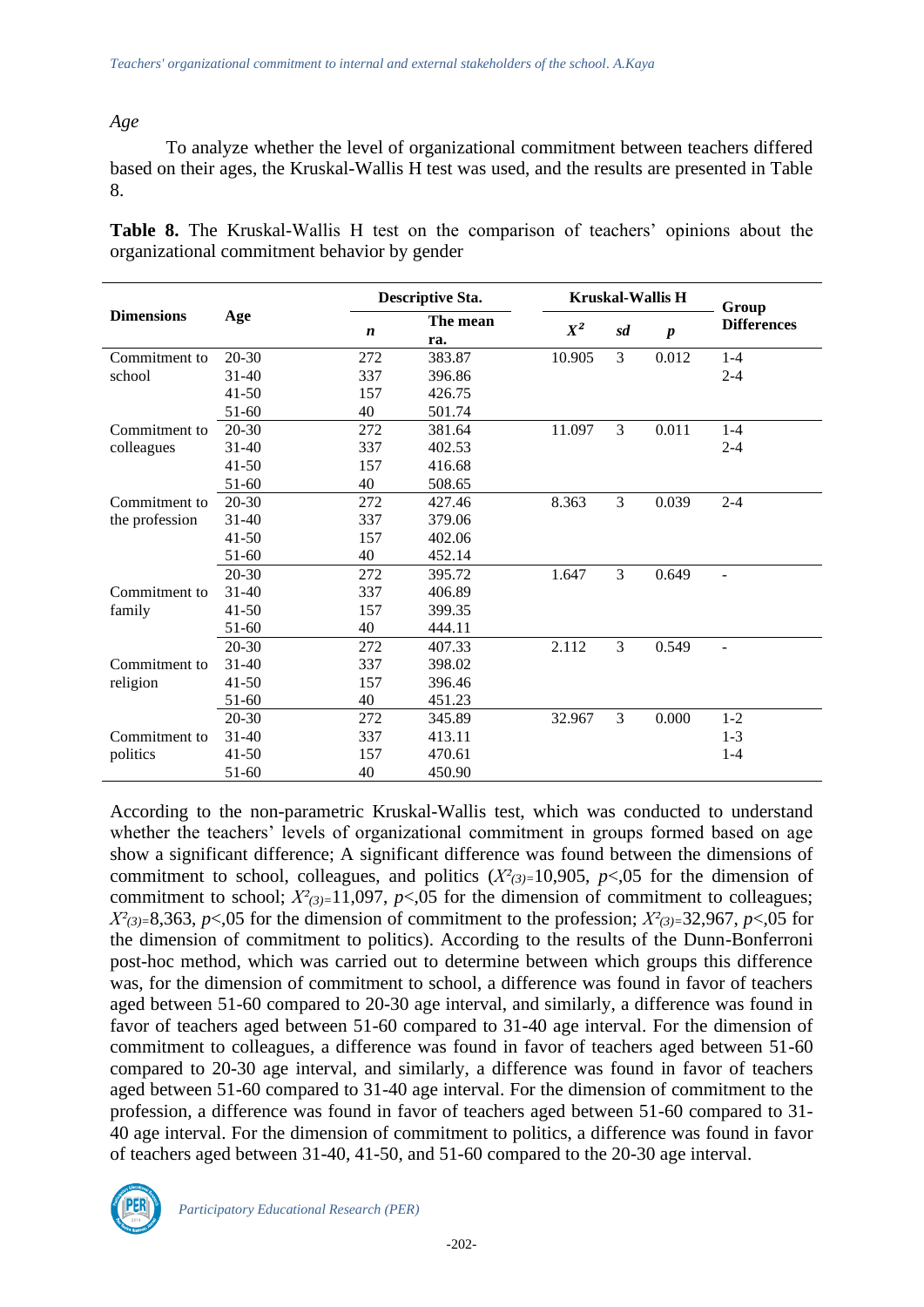#### *The Educational Status*

To analyze whether the teachers' organizational commitment levels differed based on the level of education, the Kruskal-Wallis H test was used, and the obtained results are presented in Table 9.

|                        |  |  | Table 9. The Kruskal-Wallis H test on the teachers' level of organizational commitment by |
|------------------------|--|--|-------------------------------------------------------------------------------------------|
| the level of education |  |  |                                                                                           |

|                   | <b>Education</b>                 |                  | <b>Descriptive</b><br>Sta. | <b>Kruskal-Wallis H</b> | Group          |                  |                    |
|-------------------|----------------------------------|------------------|----------------------------|-------------------------|----------------|------------------|--------------------|
| <b>Dimensions</b> |                                  |                  | The                        |                         |                |                  | <b>Differences</b> |
|                   |                                  | $\boldsymbol{n}$ | mean                       | $X^2$                   | sd             | $\boldsymbol{p}$ |                    |
|                   |                                  |                  | ra.                        |                         |                |                  |                    |
|                   | Educational institute or college | 139              | 459.04                     | 9.99                    | $\overline{c}$ | 0.007            | $1 - 2$            |
| Commitment        | (3 years or less)                |                  |                            |                         |                |                  |                    |
| to school         | 4-year college or faculty        | 620              | 390.15                     |                         |                |                  |                    |
|                   | Graduate degree                  | 46               | 406.91                     |                         |                |                  |                    |
|                   | Educational institute or college | 139              | 458.02                     | 10.932                  | $\overline{2}$ | 0.004            | $1 - 2$            |
| Commitment        | (3 years or less)                |                  |                            |                         |                |                  |                    |
| to colleagues     | 4-year college or faculty        | 620              | 388.52                     |                         |                |                  |                    |
|                   | Graduate degree                  |                  | 431.96                     |                         |                |                  |                    |
| Commitment        | Educational institute or college | 139              | 447.76                     | 7.813                   | $\overline{2}$ | 0.020            | $1 - 2$            |
| to the            | (3 years or less)                |                  |                            |                         |                |                  |                    |
| profession        | 4-year college or faculty        | 620              | 390.58                     |                         |                |                  |                    |
|                   | Graduate degree                  | 46               | 435.13                     |                         |                |                  |                    |
|                   | Educational institute or college | 139              | 417.71                     | 0.675                   | $\overline{2}$ | 0.714            | $\overline{a}$     |
| Commitment        | (3 years or less)                |                  |                            |                         |                |                  |                    |
| to family         | 4-year college or faculty        | 620              | 400.00                     |                         |                |                  |                    |
|                   | Graduate degree                  | 46               | 399.03                     |                         |                |                  |                    |
|                   | Educational institute or college | 139              | 428.59                     | 2.212                   | $\overline{2}$ | 0.331            |                    |
| Commitment        | (3 years or less)                |                  |                            |                         |                |                  |                    |
| to religion       | 4-year college or faculty        |                  | 396.71                     |                         |                |                  |                    |
|                   | Graduate degree                  | 46               | 410.39                     |                         |                |                  |                    |
|                   | Educational institute or college | 139              | 458.97                     | 10.538                  | $\overline{2}$ | 0.005            | $1 - 2$            |
| Commitment        | (3 years or less)                |                  |                            |                         |                |                  |                    |
| to politics       | 4-year college or faculty        | 620              | 393.00                     |                         |                |                  |                    |
|                   | Graduate degree                  | 46               | 368.60                     |                         |                |                  |                    |
|                   |                                  |                  |                            |                         |                |                  |                    |

According to the non-parametric Kruskal-Wallis test, which was conducted to understand whether the teachers' level of organizational commitment in groups formed based on the level of education, a significant difference was found between the dimensions of commitment to school, colleagues, and politics  $(X^2_{(2)}=9.99, p<0.05$  for the dimension of commitment to school;  $X^2_{(2)}=10.932$  *p*<,05 for the dimension of commitment to colleagues;  $X^2_{(2)}=7.813$ ,  $p$ <,05 for the dimension of commitment to the profession;  $X^2_{(2)}$ =10.538,  $p$ <,05 for the dimension of commitment to politics). According to the results of the Dunn-Bonferroni posthoc method, which was carried out to determine between which groups such a difference exists, the dimensions of organizational commitment that emerged based on the education level differ between teachers who graduated from education institute or college (3 years or less) and 4-year college or faculty, and this difference was in favor of the former.

### *The Tenure in the Teaching Profession*

To analyse whether the teachers' level of commitment differed according to the tenure of teaching profession, the Kruskal-Wallis H test was used, and the obtained results are presented in Table 10.

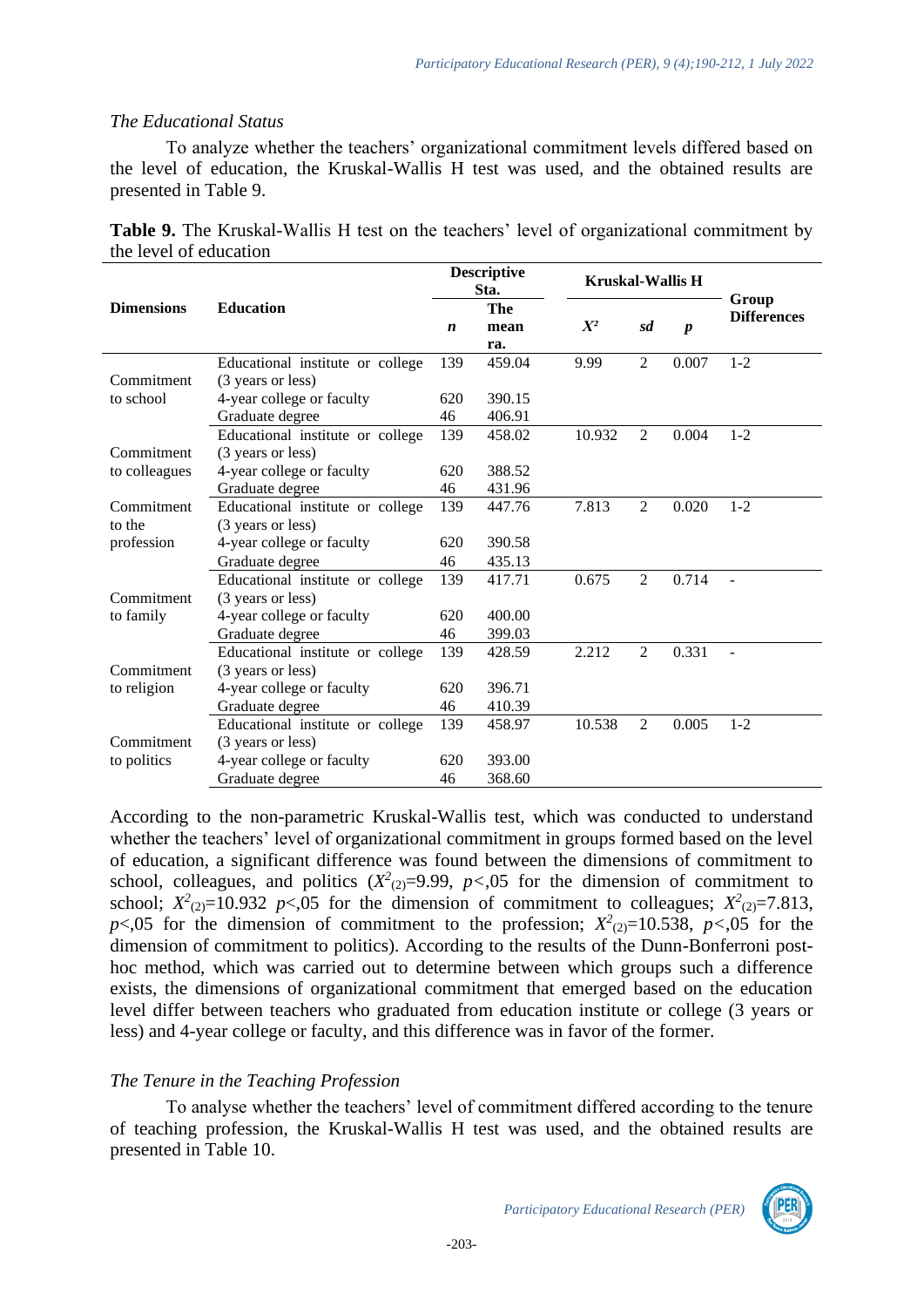|                   |            |                  | <b>Descriptive Sta.</b> |        | <b>Kruskal-Wallis H</b> | Group            |                    |
|-------------------|------------|------------------|-------------------------|--------|-------------------------|------------------|--------------------|
| <b>Dimensions</b> | The tenure | $\boldsymbol{n}$ | The mean<br>ra.         | $X^2$  | sd                      | $\boldsymbol{p}$ | <b>Differences</b> |
|                   | $1 - 5$    | 197              | 399.45                  | 14.867 | $\overline{3}$          | 0.002            | $2 - 4$            |
| Commitment to     | $6 - 10$   | 232              | 368.35                  |        |                         |                  |                    |
| school            | $11 - 15$  | 160              | 392.39                  |        |                         |                  |                    |
|                   | 16-20      | 216              | 451.31                  |        |                         |                  |                    |
|                   | $1 - 5$    | 197              | 384.36                  | 10.206 | 3                       | 0.017            | $2 - 4$            |
| Commitment to     | $6 - 10$   | 232              | 374.19                  |        |                         |                  |                    |
| colleagues        | $11 - 15$  | 160              | 426.70                  |        |                         |                  |                    |
|                   | $16 - 20$  | 216              | 433.39                  |        |                         |                  |                    |
|                   | $1 - 5$    | 197              | 439.81                  | 18.040 | 3                       | 0.000            | $2-4,$             |
| Commitment to     | $6 - 10$   | 232              | 352.67                  |        |                         |                  | $1 - 2$            |
| the profession    | $11 - 15$  | 160              | 399.29                  |        |                         |                  |                    |
|                   | 16-20      | 216              | 426.23                  |        |                         |                  |                    |
|                   | $1 - 5$    | 197              | 383.26                  | 1.974  | 3                       | 0.578            | $\blacksquare$     |
| Commitment to     | $6 - 10$   | 232              | 412.95                  |        |                         |                  |                    |
| family            | $11 - 15$  | 160              | 407.63                  |        |                         |                  |                    |
|                   | 16-20      | 216              | 406.89                  |        |                         |                  |                    |
|                   | $1 - 5$    | 197              | 413.94                  | 2.078  | 3                       | 0.556            | $\overline{a}$     |
| Commitment to     | $6 - 10$   | 232              | 403.27                  |        |                         |                  |                    |
| religion          | $11 - 15$  | 160              | 380.78                  |        |                         |                  |                    |
|                   | 16-20      | 216              | 409.20                  |        |                         |                  |                    |
|                   | $1 - 5$    | 197              | 355.01                  | 30.634 | 3                       | 0.000            | $1-3, 1-4, 2-4$    |
| Commitment to     | $6 - 10$   | 232              | 369.63                  |        |                         |                  |                    |
| politics          | $11 - 15$  | 160              | 429.23                  |        |                         |                  |                    |
|                   | $16 - 20$  | 216              | 463.19                  |        |                         |                  |                    |

**Table 10.** The Kruskal-Wallis H test on the comparison of teachers' opinions about the organizational commitment behavior by the tenure in the teaching profession

According to the non-parametric Kruskal-Wallis test, which was conducted to understand whether the teachers' levels of organizational commitment in groups formed based on the tenure show a significant difference; A significant difference was found between the dimensions of commitment to school, colleagues, and politics  $(X^2_{(3)}=14.876, p<0.05$  for the dimension of commitment to school;  $X^2_{(3)}$ =10.206,  $p$ <,05 for the dimension of commitment to colleagues;  $X^2$ <sub>(3)</sub>=18.040, *p*<,05 for the dimension of commitment to the profession;  $X^2_{(2)}=30.634$ ,  $p<0.05$  for the dimension of commitment to politics). According to the results of the Dunn-Bonferroni post-hoc method, which was carried out to determine between which groups this difference was, for the dimension of commitment to school, a difference was found in favor of teachers with 16-20 years of service compared to 6-10 years of service; for the dimension of commitment to colleagues, a difference was found in favor of teachers with 16-20 years of service compared to 6-10 years of service; for the dimension of commitment to the profession, a difference was found in favor of teachers with 16-20 years of service compared to 6-10 years of service; and lastly, for the dimension of commitment to politics, a difference was found in favor of teachers with 11-15 and 16-20 years of service compared to 6-10 years of service and similarly in favor of teachers with 16-20 years of service compared to 6-10 years of service.

### *The tenure in the school*

To analyze whether the teachers' level of organizational commitment differed based on the tenure in school, the Kruskal-Wallis H test was used, and the obtained results are presented in Table 11.

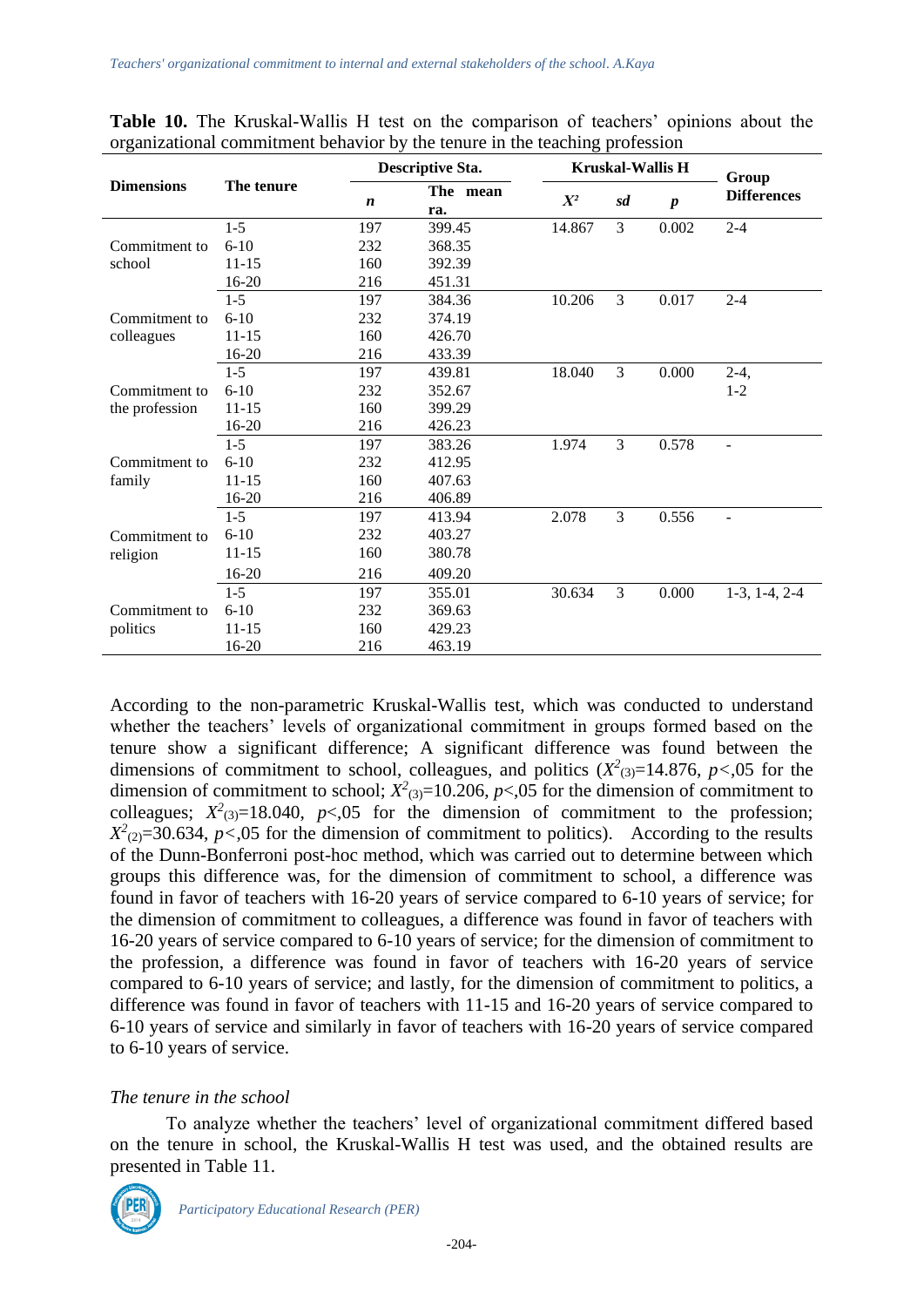|                   | The tenure       | <b>Descriptive Sta.</b> |                 | <b>Kruskal-Wallis H</b> |               |                  | Group              |
|-------------------|------------------|-------------------------|-----------------|-------------------------|---------------|------------------|--------------------|
| <b>Dimensions</b> |                  | $\boldsymbol{n}$        | The mean<br>ra. | $X^2$                   | sd            | $\boldsymbol{p}$ | <b>Differences</b> |
|                   | Less than 1 year | 202                     | 353.48          | 18.023                  | 3             | 0.000            | $1 - 3$            |
| Commitment        | $1 - 5$          | 367                     | 406.34          |                         |               |                  | $1 - 4$            |
| to school         | $6-10$           | 163                     | 426.52          |                         |               |                  |                    |
|                   | $11 - 15$        | 74                      | 475.28          |                         |               |                  |                    |
|                   | Less than 1 year | 202                     | 342.60          | 26.699                  | 3             | 0.000            | $1 - 2$            |
| Commitment        | $1 - 5$          | 367                     | 404.40          |                         |               |                  | $1 - 3$            |
| to colleagues     | $6 - 10$         | 163                     | 440.94          |                         |               |                  | $1 - 4$            |
|                   | $11 - 15$        | 74                      | 482.78          |                         |               |                  | $2 - 4$            |
|                   | Less than 1 year | 202                     | 411.57          | 2.721                   | 3             | 0.437            |                    |
| Commitment        | $1 - 5$          | 367                     | 395.50          |                         |               |                  |                    |
| to the            | $6-10$           | 163                     | 394.94          |                         |               |                  |                    |
| profession        | $11 - 15$        | 74                      | 440.01          |                         |               |                  |                    |
|                   | Less than 1 year | 202                     | 410.43          | 5.091                   | 3             | 0.165            |                    |
| Commitment        | $1 - 5$          | 367                     | 384.46          |                         |               |                  |                    |
| to family         | $6 - 10$         | 163                     | 425.84          |                         |               |                  |                    |
|                   | $11 - 15$        | 74                      | 429.77          |                         |               |                  |                    |
|                   | Less than 1 year | 202                     | 406.87          | 2.401                   | $\mathcal{E}$ | 0.493            | $\overline{a}$     |
| Commitment        | $1 - 5$          | 367                     | 403.43          |                         |               |                  |                    |
| to religion       | $6 - 10$         | 163                     | 385.31          |                         |               |                  |                    |
|                   | $11 - 15$        | 74                      | 434.74          |                         |               |                  |                    |
|                   | Less than 1 year | 202                     | 373.30          | 7.335                   | 3             | 0.062            |                    |
| Commitment        | $1-5$            | 367                     | 401.53          |                         |               |                  |                    |
| to politics       | $6 - 10$         | 163                     | 429.86          |                         |               |                  |                    |
|                   | $11 - 15$        | 74                      | 437.64          |                         |               |                  |                    |

**Table 11.** The Kruskal-Wallis H test on the comparison of teachers' opinions about the organizational commitment behaviour by the tenure in school

According to the non-parametric Kruskal-Wallis test, which was conducted to understand whether the teachers' levels of organizational commitment in groups formed based on the tenure show a significant difference; A significant difference was found between the dimensions of commitment to school and colleagues  $(X^2_{(3)}=18.023, p<0.05$  for the dimension of commitment to school;  $X^2_{(3)}=26.699$ ,  $p<0.05$  for the dimension of commitment to colleagues). According to the results of the Dunn-Bonferroni post-hoc method, which was carried out to determine between which groups this difference was, for the dimension of commitment to school, a significant difference was found in favor of teachers with 6-10 and 11-15 years of service compared to less than 1 year of service; for the dimension of commitment to colleagues, a significant difference was found in favour of teachers with 1-5, 6-10 and 11-15 years of service compared to less than 1 year of service.

#### *The Difference in Teachers' Opinions on Commitment to Prioritized Stakeholder*

To analyze whether the teachers' level of organizational commitment differed based on the prioritized stakeholder, the Friedman test was used, and the obtained results are presented in Table 12.

**Table 12.** The Friedman test on the comparison of teachers' level of the organizational commitment based on the prioritized stakeholder

|                 | <b>Dimensions</b> | <b>Descriptive Sta.</b> |                 | Friedman       |    |  | Group              |
|-----------------|-------------------|-------------------------|-----------------|----------------|----|--|--------------------|
| <b>Decision</b> |                   |                         | The mean<br>ra. | $\mathbf{X}^2$ | sd |  | <b>Differences</b> |

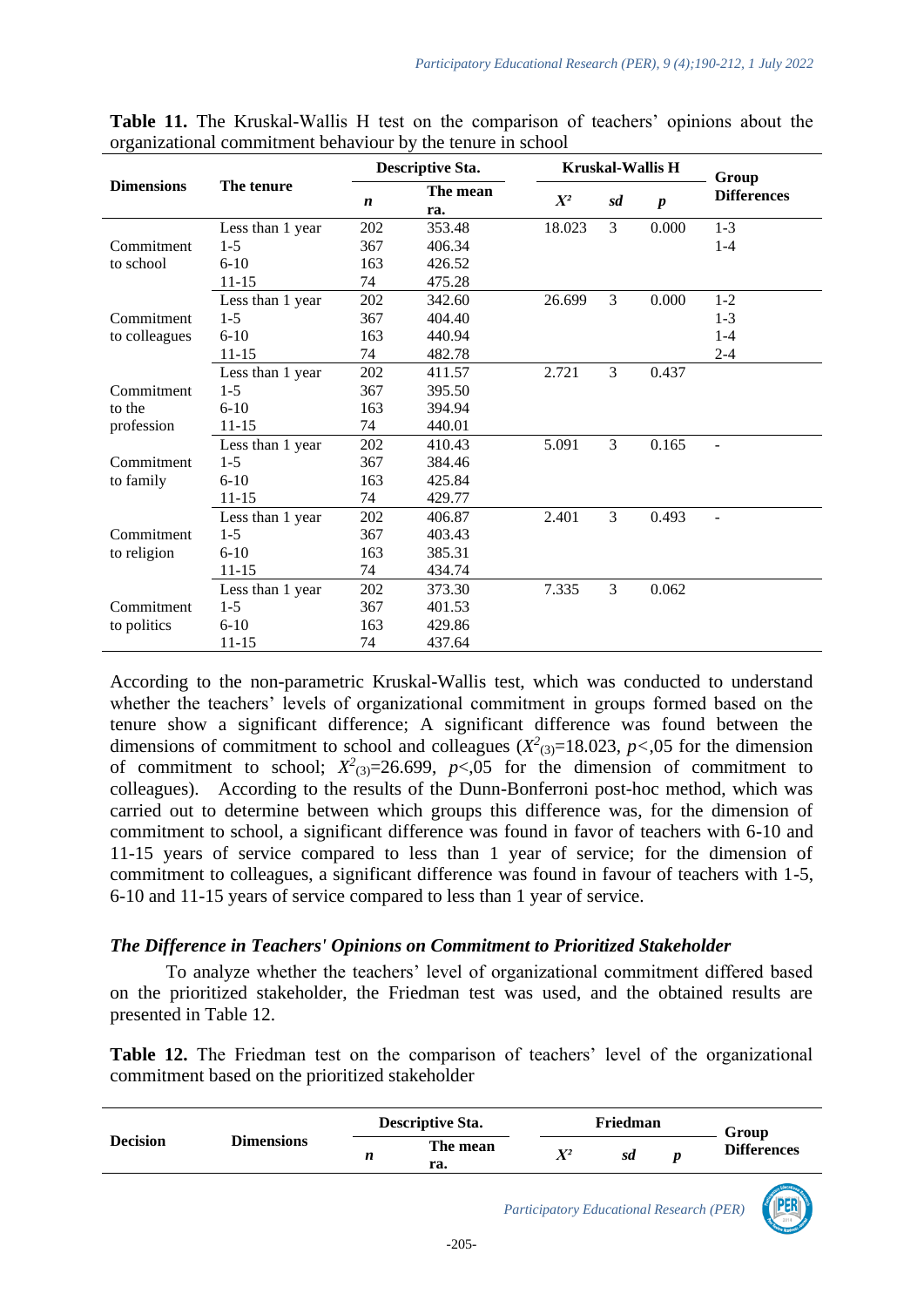*Teachers' organizational commitment to internal and external stakeholders of the school. A.Kaya*

| According to the                          | School $(1)$   | 555 | 4.57 | 1614.43 | 5 | 0.000 | Among all      |
|-------------------------------------------|----------------|-----|------|---------|---|-------|----------------|
| school's                                  | Colleagues (2) |     | 4.12 |         |   |       | groups         |
| objectives                                | Profession (3) |     | 5.32 |         |   |       | (except for 5- |
|                                           | Family (4)     |     | 3.20 |         |   |       | 6)             |
|                                           | Religion (5)   |     | 1.98 |         |   |       |                |
|                                           | Politics (6)   |     | 1.82 |         |   |       |                |
|                                           | School (1)     | 15  | 4.03 | 29.301  | 5 | 0.000 | $5-2, 5-3,$    |
| According to the                          | Colleagues (2) |     | 4.63 |         |   |       | $6-2, 6-3$     |
| colleagues'                               | Profession (3) |     | 4.87 |         |   |       |                |
| expectations                              | Family (4)     |     | 2.87 |         |   |       |                |
|                                           | Religion (5)   |     | 2.10 |         |   |       |                |
|                                           | Politics (6)   |     | 2.50 |         |   |       |                |
|                                           | School (1)     | 170 | 4.24 | 531.269 | 5 | 0.000 | $6-1, 6-2,$    |
| According to                              | Colleagues (2) |     | 3.96 |         |   |       | $6-3, 6-4,$    |
| their                                     | Profession (3) |     | 5.54 |         |   |       | $5-1, 5-2,$    |
| professional                              | Family (4)     |     | 3.67 |         |   |       | $5-3, 5-4,$    |
| values                                    | Religion (5)   |     | 1.97 |         |   |       | $4-3, 2-1,$    |
|                                           | Politics (6)   |     | 1.61 |         |   |       | $2-3, 1-3$     |
|                                           | School (1)     | 22  | 4.05 | 44.205  | 5 | 0.000 | $5-1, 5-4,$    |
| According to                              | Colleagues (2) |     | 3.36 |         |   |       | $5-3, 6-1,$    |
| their family                              | Profession (3) |     | 5.18 |         |   |       | $6-4, 6-3,$    |
| values                                    | Family (4)     |     | 4.07 |         |   |       | $2 - 3$        |
|                                           | Religion (5)   |     | 2.14 |         |   |       |                |
|                                           | Politics (6)   |     | 2.20 |         |   |       |                |
| According to                              | School (1)     | 11  | 3.64 | 8.263   | 5 | 0.142 |                |
| their religious                           | Colleagues (2) |     | 4.36 |         |   |       |                |
| values                                    | Profession (3) |     | 4.14 |         |   |       |                |
|                                           | Family (4)     |     | 3.32 |         |   |       |                |
|                                           | Religion (5)   |     | 3.18 |         |   |       |                |
|                                           | Politics (6)   |     | 2.36 |         |   |       |                |
| According to<br>their political<br>values | School (1)     | 17  | 4.35 | 26.017  | 5 | 0.000 | $5 - 1$        |
|                                           | Colleagues (2) |     | 4.24 |         |   |       | $5 - 2$        |
|                                           | Profession (3) |     | 4.53 |         |   |       | $5 - 3$        |
|                                           | Family (4)     |     | 3.12 |         |   |       |                |
|                                           | Religion (5)   |     | 1.97 |         |   |       |                |
|                                           | Politics (6)   |     | 2.79 |         |   |       |                |

According to the Friedman test, which was conducted to understand whether the teachers' levels of organizational commitment differ based on commitment focuses that are prioritized, teachers differed significantly from one another depending on their school goals, the colleagues' expectations, professional, family, and political values  $(X^2_{(5)}=1614.43$  for the school goals;  $X^2$ <sub>(5)</sub>=29.301 for the colleagues' expectations;  $X^2$ <sub>(5)</sub>=531.269 for the professional values;  $X^2_{(5)}$ =44.205 for the family values,  $X^2_{(5)}$ =26.017 for the political values).

#### **Conclusions, Discussions, and Recommendations**

In the process of realizing the school goals, the harmony and coordination of the school and its stakeholders play an important role. Between the dimensions in the two scales, there is a negative, statistically significant, and low relationship between commitment to school and commitment to politics, commitment to the profession and commitment to politics and religion; there is a low and positive relationship between commitment to the profession and commitment to family. According to these findings, teachers show high commitment levels to their school, the teaching profession, and the goals and values of colleagues. Also, various studies support this finding (Altunay, 2017; Babaoğlan & Ertürk, 2013; Oltulu, 2021; Örer, 2020; Yazıcı, 2021; Yıldırım & Tösten, 2019). In fact, Crosswell (2006) concluded in

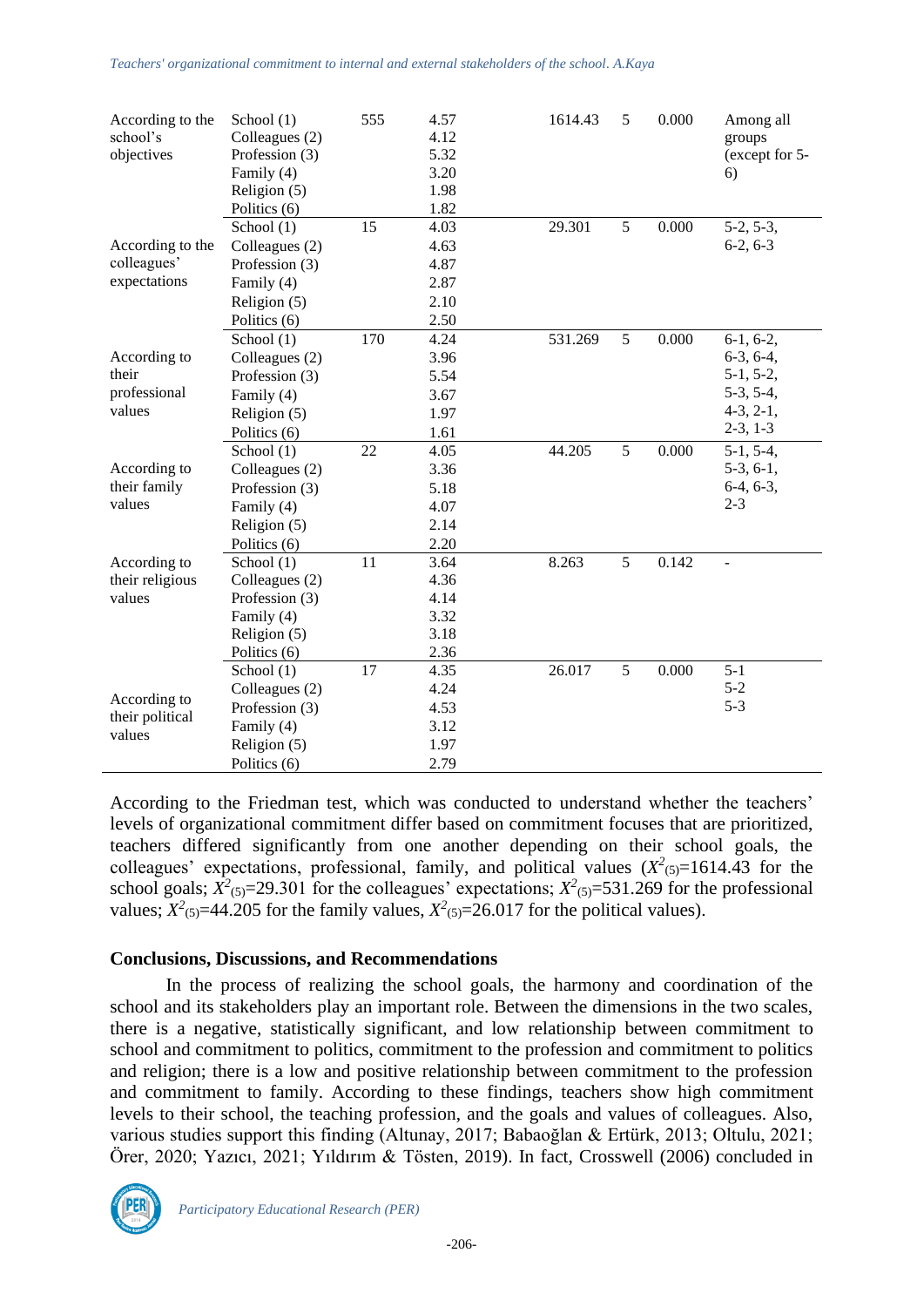her research that teachers' professional fondness is a very important factor in their commitment to the profession. Based on these findings, many results can be obtained including how teachers find their profession valuable, how they give importance to their profession, how they are dedicated to their profession, and how they can make many sacrifices for their profession. Teachers' understanding of religious, family, and political values play a role in professional socialization. In this context, it may be reflected in classroom teaching activities when teachers give priority to committing to external stakeholders of the school as the primary focus of their professional life. The research findings have shown that teachers place their focus on commitment to the internal stakeholder of the school mostly in their professional life. On the other hand, it was determined that there is a negative relationship between commitment to internal and external stakeholders of the school. When the literature is reviewed, it is found that commitment is significantly affected by work-life (Steers, 1977). The following are found to have a positive relationship with commitment; being open or reliable, central life interests, promotion in title, ambition, need for social relations, being married (Hrebiniak & Alutto, 1972), the priority of work in an individual's life, internal control and developmental orientation (London, 1983), sense of belonging, participation in decision-making, collaboration, and professional growth opportunities (Dannetta, 2002), and having a high need for achievement (Steers, 1977). In this context, for the teachers participating in the research, the focus of the central life interest is their school, profession, and colleagues. The commitment to external stakeholders of the school such as politics and religion are at the lowest level. Based on the values of commitment focuses that are prioritized, it is determined in the research that although the teachers give priority to political or religious values, this situation does not reduce the level of commitment to the internal stakeholder of the school. In this context, it can be suggested that the teachers participating in the research did not reflect their understanding of their political or religious priorities to in-school education.

When compared on the gender dimension, findings of the study indicate that female teachers are more prominent in the dimension of commitment to the profession, and male teachers in the dimensions of commitment to religion and politics. his can be explained by the fact that female teachers, by their nature, show more sacrifice and commitment to their profession, as they internalize themselves more easily with the teaching profession (Kaya, 2019). There are research findings in favor of female teachers in the dimension of commitment to the profession (Ekinci, 2012; Yazıcı, 2021; Zöğ, 2007). When the studies in the literature are examined, it was determined that there are differences between female and male teachers in terms of the levels of commitment and the commitment focuses (Fuller et al., 2006). The research findings also coincide with the literature data. Unlike this finding, some studies (Doğan, 2015; Güner, 2006; Oltulu, 2021) concluded that male teachers' level of commitment to school is higher than female teachers' level. Depending on the teachers' age, their level of commitment also differs. While the teachers' level of commitment to religion has not changed, the teachers' level of commitment to school, the profession, colleagues, and politics has also increased depending on the increase in age. These findings are in parallel with the findings in the literature (Alutto, Hrebiniak, & Alonso, 1973; Artun, 2008; Morris & Sherman, 1981; Welsh & LaVan, 1981; Yazıcı, 2021). This situation can be explained by the possibility that as teachers are getting older, their mastery in the profession, as well as their commitment increases. In terms of education level, it was determined that the teachers with a 3-year college education, who participated in the research, had a higher level of commitment to school, colleagues, profession, and politics compared to faculty graduates.

These findings are in line with the estimations of other studies in the literature. Similar studies

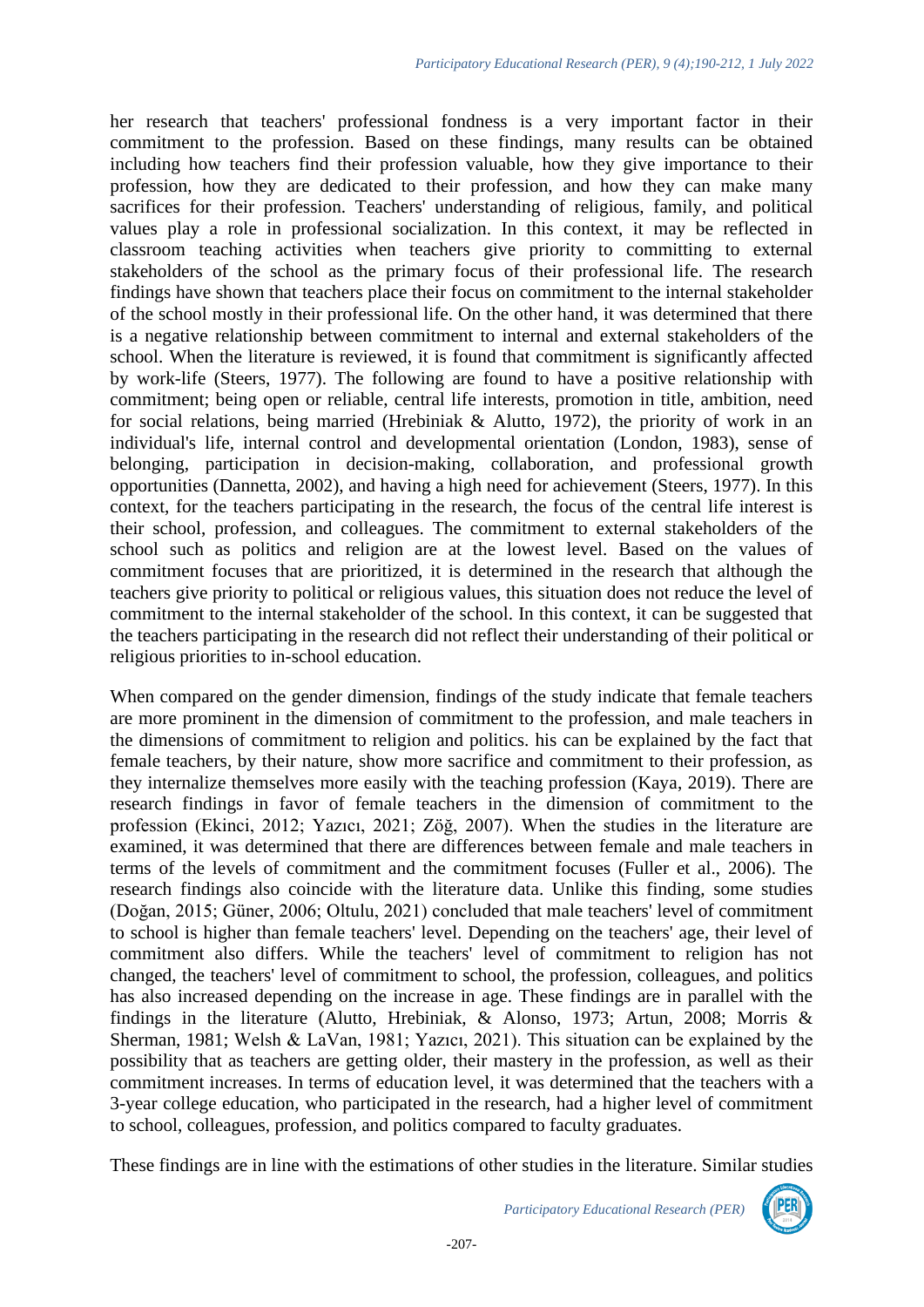have demonstrated a negative relationship between the education level of employees and commitment (Koch & Steers, 1978; Angle & Perry, 1981; Morris & Sherman, 1981). As the education level of the individual increases, the level of commitment will decrease, as his/her expectation from the organization will likely be increased. As the teachers' tenure in the profession increases, the level of commitment to school, colleagues, and politics also increases. While the results of some studies (Çoban & Demirtaş, 2011; Karakuş, 2005; Kalaz, 2016; Ulusoy, 2014; Yazıcı, 2021) overlap with this finding, the research result of Kandemir (2019) does not coincide with it. According to the research results, the teachers' commitment in the early years of their profession was found to be lower compared to the more senior teachers. The increase in the tenure in the profession may also lead to an increase in the vocational problem-solving skills of teachers to some extent. It can be argued that this situation can also increase the commitment to school, profession, and colleagues. However, it is noteworthy that the commitment to politics also increases. Considering that the level of commitment to politics does not take precedence over the teacher's commitment to internal stakeholders of the school, this situation cannot be considered a problem. Research findings on commitment to the profession show that there is a decrease in the level of commitment towards the 10th year compared to the initial years of service in the profession, and there is an increase again after 10 years. It has been determined that the level of commitment is high among employees who think that they have the power to influence events that affect their profession (Blau, 1985). The organizational commitment may be at a higher level for an individual who may have the knowledge and skills required by his profession and the authority to make the necessary decisions. It has been determined that as the tenure in the school increases, the level of teachers' commitment to the school and colleagues also increases. Since the increase in the employees' work experience increases the chances of success and adaptation to the organization, this situation can positively affect the commitment (Celep, 2014; Schneider, Hall, & Nygren, 1971; Sheldon, 1971; Welsh & LaVan, 1981). According to Uzun's (2011) research, as the tenure in the school increases, their level of affective commitment increases as well.

According to all these findings, it can be thought that when organizational goals are kept at a reasonable level by the organization member, the possibility of transforming a high level of commitment into effective behaviours will increase. However, in some cases, having a high level of commitment can strengthen the member's position and increase his/her recognition in the organization (Celep, 2000). According to Varoğlu (1993), the groups formed by the committed members of the organization are more permanent and have more efficiency than the groups formed by the less committed members. Therefore, it is thought that knowing the commitment to internal and external stakeholders in educational organizations will be a guide for schools in setting effective goals for achievement. The positive atmosphere created by committed teachers will create a strong school climate. In this context, Keleş (2006) also stated that high performance is a strong indicator of organizational commitment, that there is a positive relationship between organizational commitment and seniority, that members who are more committed to their profession will be more likely to continue their membership in the organization and their absenteeism rates will be lower. Although the research has some limitations (It is limited to two districts in Istanbul and data collection is carried out under pandemic conditions), one of its strengths is the high number of participating teachers. In this way, the in-depth analysis of the findings obtained by interviewing the teachers may be a proposal for further research. Besides the teachers' commitment to internal and external stakeholders of the school, it may be another suggestion to evaluate them together with different variables (student performance, motivation, performance, competence, perseverance, well-being, school climate, leadership, organizational silence, etc.) in larger sample groups

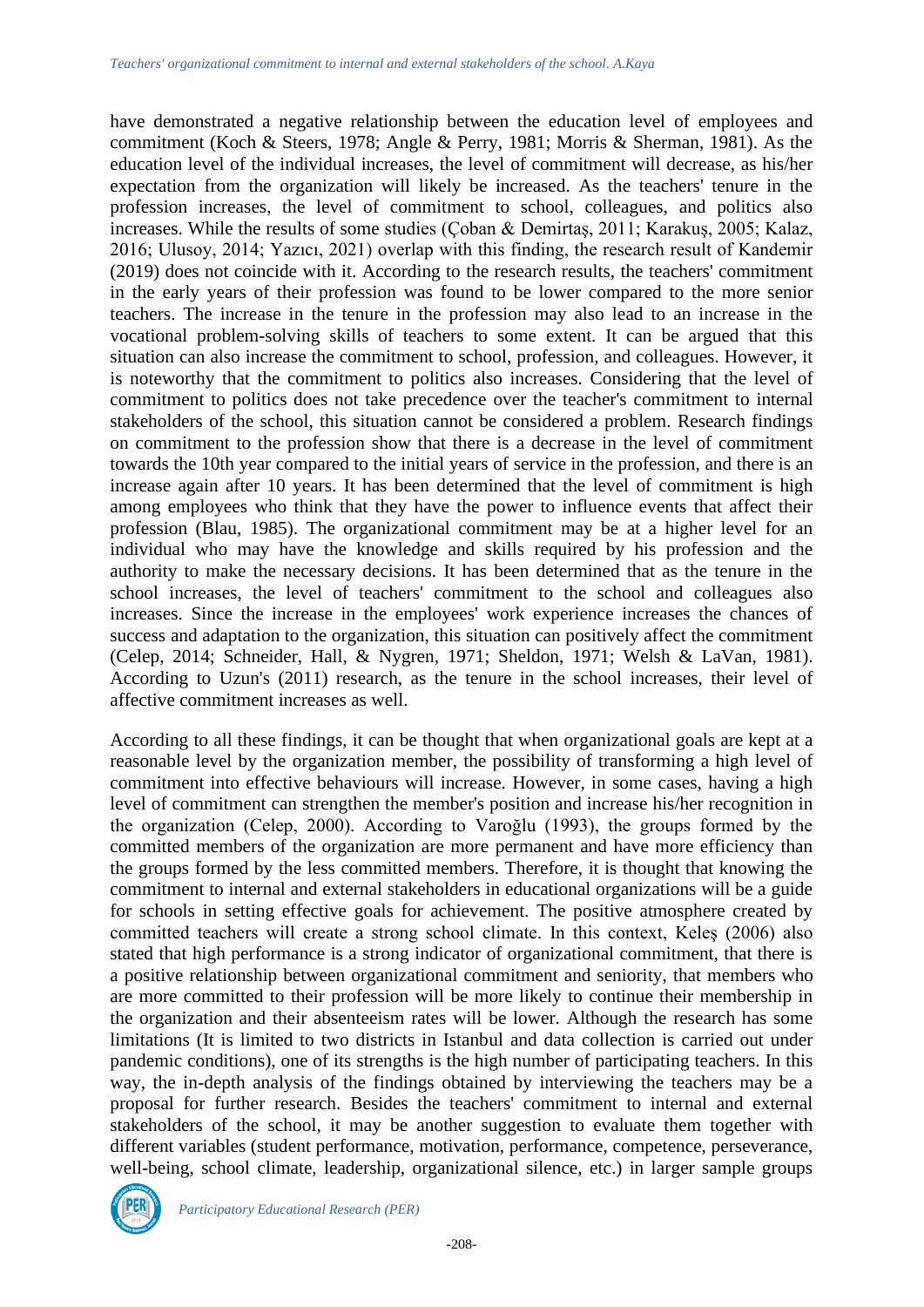and with school administrators. In addition to these, by expanding the scope of the research, the similarities and differences between the commitment focuses of teachers in public and private schools can be revealed. To increase the male teachers' level of commitment to the profession, activities can be organized where male and female teachers can cooperate with each other and create joint workspaces together. By organizing seminars and in-service training to introduce the popular aspects of the teaching profession, the commitment and dedication of teachers who have just started their profession can be increased.

#### **Resources**

- Altunay, E. (2017). Examination of the relationship between primary school teachers' organizational trust and commitment levels. *Journal of National Education, 46*(213), 37-66.
- Akbal, B. (2010). *A field study to determine the effects of performance evaluation criteria applied in banks on employees' job satisfaction: Comparison of private and public banks in Ankara province* (Master's Thesis). Institute of Social Sciences.
- Alutto, J. A., Hrebiniak, L. G., & Alonso, R. C. (1973). On operationalizing the concept of commitment. *Social Forces*, *51*(4), 448-454.
- Anaza, N. A., & Rutherford, B. (2012). How organizational and employee-customer identification, and customer orientation affect job engagement. *Journal of Service Management, 23*(5), 616-639.
- Artun, B. (2008). *The effect of Anatolian high school teachers' organizational commitment levels on their attitudes towards organizational change* (Unpublished Master's Thesis). Yeditepe University Institute of Social Sciences, Istanbul.
- Angle, H. L., & Perry, J. L. (1981). An empirical assessment of organizational commitment and organizational effectiveness. *Administrative Science Quarterly, 26*(1), 1-14.
- Aydın, İ. (2018). Teacher career cycles and teacher professional development. *Journal of Human Sciences, 15*(4), 2047-2065.
- Babaoğlan, E. & Ertürk, E. (2013). The relationship between teachers' perception of organizational justice and their organizational commitment. *Hacettepe University Faculty of Education Journal, 28*(2), 87-101.
- Blau, G. J. (1985). The measurement and prediction of career commitment. *Journal of Occupational Psychology, 58*(4), 277-288.
- Browne, M. W. & Cudeck, R. (1993). Alternative ways of assessing model fit. In K. A.
- Bülbül, T. (2001). *Out-of-School Commitment Foci of Teachers* (Unpublished Master's Thesis). Trakya University Institute of Social Sciences, Edirne.
- Celep, C. (1998). Organizational commitment of teachers in educational organizations. *Journal of Education and Science, 22*(108), 56-62.
- Celep, C. (2000). Teachers' organizational commitment in educational organizations. *National Forum of Teacher Education Journal, 10*(3), pp. 1999-2000.
- Celep, C., & Bülbül, T. (2003). Teachers' focus on commitment outside of school. *Education and Science, 28*(127).
- Celep, C. (2014). *Organizational commitment in educational organizations.* Ankara: Nobel Publishing.
- Chughtai, A. A., & Buckley, F. (2009). Linking trust in the principal to school outcomes: The mediating role of organizational identification and work engagement. *International Journal of Educational Management, 23*(7), 574-589.
- Crosswell, L., & Elliott, R. (2004). *Committed Teachers, Passionate Teachers: the dimension of passion associated with teacher commitment and engagement*. In AARE Conference 2004 (pp. 1-12). AARE.

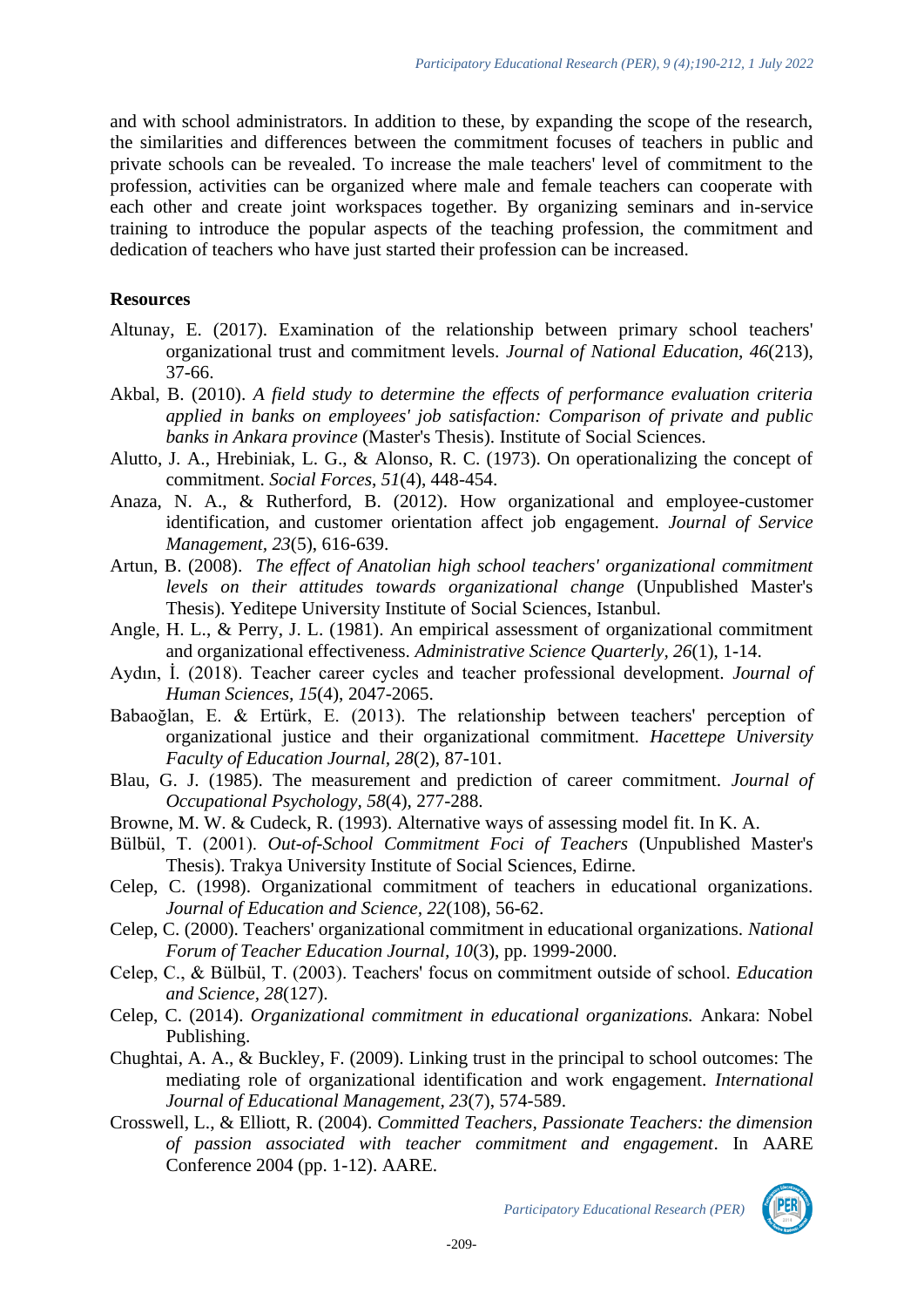- Crosswell, L. (2006). *Understanding teacher commitment in times of change* (Doctoral Dissertation). Queensland University of Technology Faculty of Education.
- Çoban, D. & Demirtaş, H. (2011). The relationship between the academic optimism level of schools and the organizational commitment of teachers. *Educational Management in Theory and Practice, 17*(3), 317-348.
- Dannetta, V. (2002). What factors influence a teacher's commitment to student learning?. *Leadership and Policy in Schools, 1*(2), 144-171.
- Deci, E. L., & Ryan, R. M. (1995). *Human autonomy: The basis for true self-esteem*. In M. Kernis (Ed.), Efficacy, agency, and self-esteem (pp. 3149). New York: Plenum.
- Doğan, Ü. (2015). *The relationship between the organizational commitment levels of private school teachers and the servant leadership behaviours of their principals* (Master's Thesis). Ondokuz Mayıs University Institute of Educational Sciences, Samsun.
- Ekinci, Ö. (2012). *The relationship between secondary school teachers' mobbing behaviors and their organizational commitment* (Doctoral dissertation). Necmettin Erbakan University, Konya.
- Gökaslan, M. O. (2018). The relationship between organizational commitment, job embeddedness, job dedication and turnover intention in teachers: A field study. *Turkish Journal of Social Sciences Studies, 3*(2), 25-46.
- Gözükara, İ., & Simsek, Ö. F. (2016). Role of leadership in employees' work engagement: Organizational identification and job autonomy. *International Journal of Business and Management, 11*(1), 72-84
- Güner, H. (2006). *Teachers' commitment problem: A case study of Istanbul province* (Master's thesis). Marmara University Institute of Educational Sciences, Istanbul.
- Hackman, J. R., Hackman, R. J., & Oldham, G. R. (1980). *Work redesign* (Vol. 2779). Reading, Mass.: Addison-Wesley.
- Hrebiniak, L. G., & Alutto, J. A. (1972). Personal and role-related factors in the development of organizational commitment. *Administrative Science Quarterly,17*(4), 555-573.
- Hu, L., & Bentler, P. (1995). *Evaluating model fit*. In R. H. Hoyle (Ed.), Structural equation modelling. Concepts, issues, and applications (pp. 76−99). London: Sage.
- İnce, A. R. (2016). The mediating role of managerial support in the effect of perceived organizational support on work engagement. *Electronic Journal of Social Sciences, 15*(57).
- Kalaz, M. (2016). *Examining the relationship between school administrators' ethical leadership characteristics and teachers' organizational commitment according to teachers' opinions* (Doctoral dissertation). Yıldız Technical University Institute of Social Sciences, Istanbul.
- Kandemir, M. (2019). *The relationship between teachers' technological pedagogical content knowledge, their dedication to the profession and their level of technology use* (Unpublished Master's Thesis). Van Yüzüncü Yıl University, Van, Turkey.
- Karakuş, M. (2005). *Organizational commitment levels of teachers working in secondary education institutions (Case Study of Elazig province)* (Master's thesis). İnönü University Institute of Social Sciences, Malatya.
- Kavaklı, B. Ş. (2021). *Examining the relationship between organizational commitment and job satisfaction levels of secondary school Turkish teachers and administrators* (Master's Thesis). Istanbul Sabahattin Zaim University Graduate Education Institute, Istanbul.
- Kaya, A. (2019). *Teacher views regarding learning agility, teacher quality and teacher retention* (Doctoral dissertation). Bolu Abant İzzet Baysal University Education Science Institute, Bolu.

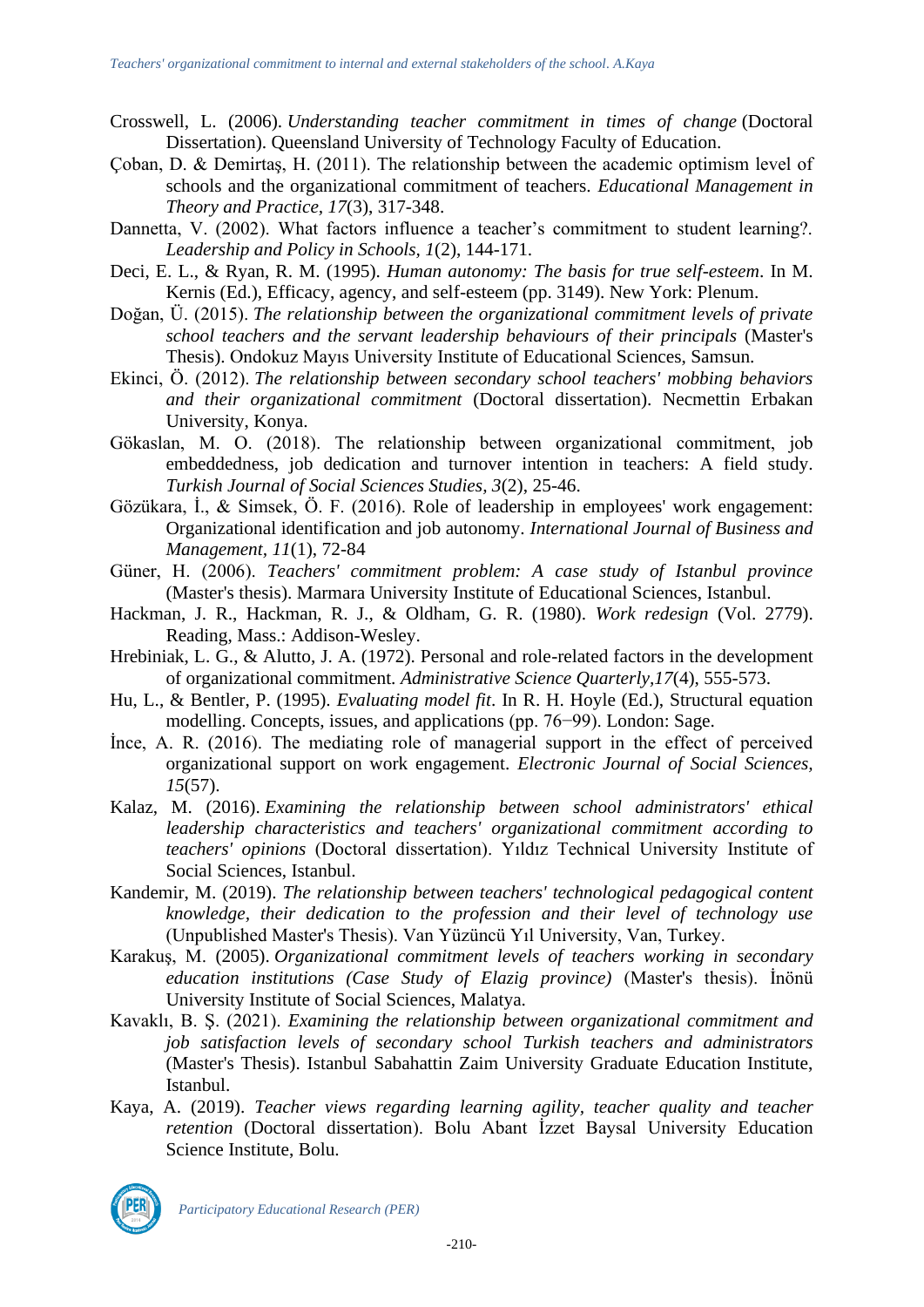- Keleş, H. N. (2007). A study on the effect of job satisfaction on organizational commitment in pharmaceutical manufacturing and distribution companies. *Selcuk University Faculty of Economics and Administrative Sciences Journal of Social and Economic Research, 7*(13), 243-263.
- Koch, J. L., & Steers, R. M. (1978). Job attachment, satisfaction, and turnover among public sector employees. *Journal of Vocational Behavior, 12*(1), 119-128.
- Krejcie, R. V. & Morgan, D. W. (1970). Determining sample size for research activities. *Educational and Psychological Measurement, 30*(3), 607-610.
- Leithwood, K. A. & Sun, J. (2012). The nature and effects of transformational school leadership: A meta-analytic review of unpublished research. *Educational Administration Quarterly, 48*(3), 387-423.
- Limon, İ. (2021). Relationship between Empowering Leadership and Teachers' Job Performance: Organizational Commitment as Mediator. *Journal of Theoretical Educational Science*, *15*(1), 16-41.
- London, M. (1983). Toward a theory of career motivation. *Academy of Management Review, 8*(4), 620-630.
- MacCallum, R. C., Browne, M. W., & Sugawara, H. M. (1996). Power analysis and determination of sample size for covariance structure modeling. *Psychological Methods, 1*(2), 130.
- Meriç, E., Çiftçi, D. Ö., & Yurtal, F. (2019). A study on the relationship between perceived organizational support and work engagement. *Kastamonu Journal of Education, 27*(1), 65-74.
- Mertens, D. M. (2010). *Research and Evaluation in Education and Psychology*. Los Angeles: Sage Publications.
- Meyer, J. P., & Allen, N. J. (1991). A three-component conceptualization of organizational commitment. *Human Resource Management Review, 1*(1), 61-89.
- Morris, J. H., & Sherman, J. D. (1981). Generalizability of an organizational commitment model. *Academy of Management Journal, 24*(3), 512-526.
- Mowday, R. T., Steers, R. M. & Porter, L. W. (1979). The measurement of organizational commitment. *Journal of Vocational Behaviour, 14*(2), 224-247.
- Oltulu, M. (2021). *Investigation of the leadership behaviours of secondary school administrators perceived by teachers and organizational commitment levels of teachers* (Master's Thesis). Istanbul Sabahattin Zaim University Graduate Education Institute, Istanbul.
- Örer, H. (2020). *Investigation of teachers' pre-service education efficacy perceptions, professional commitment perceptions and professional resilience beliefs* (Master's Thesis). Aydın Adnan Menderes University Social Sciences Institute.
- Özdemir, T. & Orhan, M. (2020). The relationship between primary and secondary school teachers' perceptions of professional image and organizational commitment behaviours. *Journal of Contemporary Management Sciences, 7*(2): 132-147.
- Pennings, J.M. & Goodman, P.S. 1979. *Towards a Workable Framework.* In P.S. Goodman & J.M. Pennings (Eds.). New Perspectives on Organizational Effectiveness: 146-184. San Francisco: Jossey-Bass.
- Reichers, A. E. (1985). A review and reconceptualization of organizational commitment. *Academy of Management Review, 10*(3), 465-476.
- Schneider, B., Hall, D. T., & Nygren, H. T. (1971). Self-image and job characteristics as correlates of changing organizational identification. *Human Relations, 24*(5), 397-416.
- Sheldon, M. E. (1971). Investments and involvements as mechanisms producing commitment to the organization. *Administrative Science Quarterly, 16*(2), 143-150.